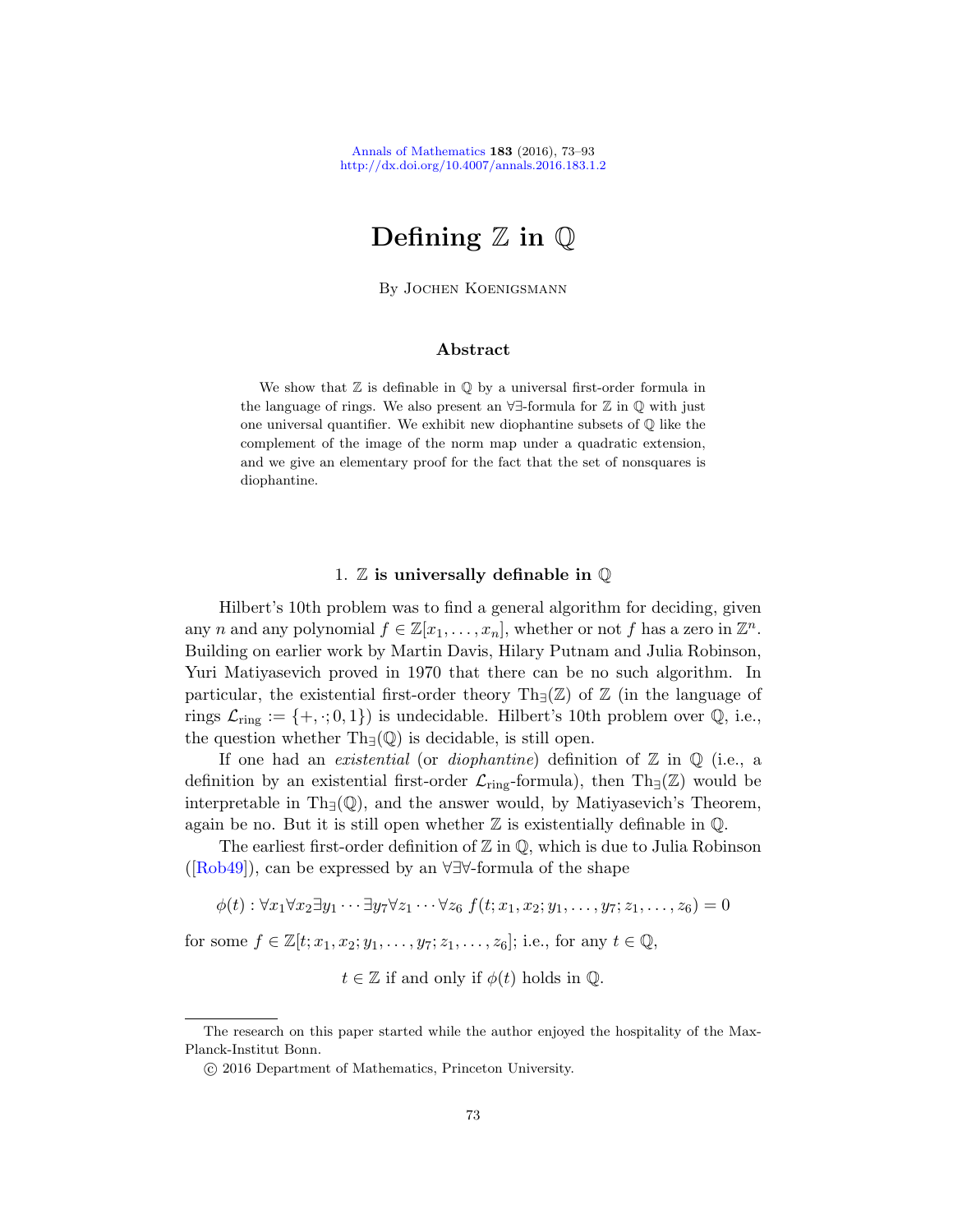## 74 JOCHEN KOENIGSMANN

Recently, Bjorn Poonen ([Poo09a]) managed to find an ∀∃-definition with two universal and seven existential quantifiers. In this paper we present a ∀-definition of  $\mathbb Z$  in  $\mathbb Q$ . To search for such a creature is motivated by the following

OBSERVATION 0. If there is an existential definition of  $\mathbb Z$  in  $\mathbb Q$ , then there is also a universal one.

*Proof.* If  $\mathbb Z$  is diophantine in  $\mathbb Q$ , then so is

$$
\mathbb{Q} \setminus \mathbb{Z} = \{ x \in \mathbb{Q} \mid \exists m, n, a, b \in \mathbb{Z} \text{ with } n \neq 0, \pm 1, am + bn = 1 \text{ and } m = xn \}.
$$

THEOREM 1. <sup>1</sup>There is, for some positive integer n, a polynomial  $q \in$  $\mathbb{Z}[t; x_1, \ldots, x_n]$  such that, for any  $t \in \mathbb{Q}$ ,

 $t \in \mathbb{Z}$  if and only if  $\forall x_1 \cdots \forall x_n \in \mathbb{Q}$   $g(t; x_1, \ldots, x_n) \neq 0$ .

If one measures logical complexity in terms of the number of changes of quantifiers, then this is a definition of  $\mathbb Z$  in  $\mathbb Q$  of least possible complexity: there is no quantifier-free definition of  $\mathbb Z$  in  $\mathbb Q$ .

COROLLARY 2.  $\mathbb{Q} \setminus \mathbb{Z}$  is diophantine in  $\mathbb{Q}$ .

In more geometric terms, this says

COROLLARY 2'. There is a (not necessarily irreducible) affine variety  $V$ over  $\mathbb Q$  and a  $\mathbb Q$ -morphism  $\pi: V \to \mathbb A^1$  such that the image of  $V(\mathbb Q)$  is  $\mathbb Q \setminus \mathbb Z$ .

Together with the undecidability of Th $_{\exists}(\mathbb{Z})$ , Theorem 1 immediately implies

COROLLARY 3. Th $_{\forall\exists}(\mathbb{Q})$  is undecidable.

Here  $Th_{\forall}\infty$  is the set of all sentences of the shape

 $\forall x_1 \cdots \forall x_k \exists y_1 \cdots \exists y_l \phi(x_1, \ldots, x_k; y_1, \ldots, y_l),$ 

where  $\phi$  is a quantifier-free  $\mathcal{L}_{\text{ring}}$ -formula, that is, a boolean combination of polynomial equations and inequalities between polynomials in

 $\mathbb{Z}[x_1,\ldots,x_k;y_1,\ldots,y_l].$ 

Corollary 3 was proved conditionally, using a conjecture on elliptic curves, in [CZ07]. Again, [we can](#page-20-0) phrase this in more geometric terms:

COROLLARY  $3'$ . There is no algorithm that decides on input a  $\mathbb Q$ -morphism  $\pi: V \to W$  between affine  $\mathbb{Q}$ -varieties V, W whether or not  $\pi: V(\mathbb{Q}) \to W(\mathbb{Q})$ is surjective.

<sup>&</sup>lt;sup>1</sup>In the meantime, Theorem 1 has been generalized to arbitrary number fields  $K$ : the ring of integers of K is universally definable in K ( $\text{[Par13]}$ ).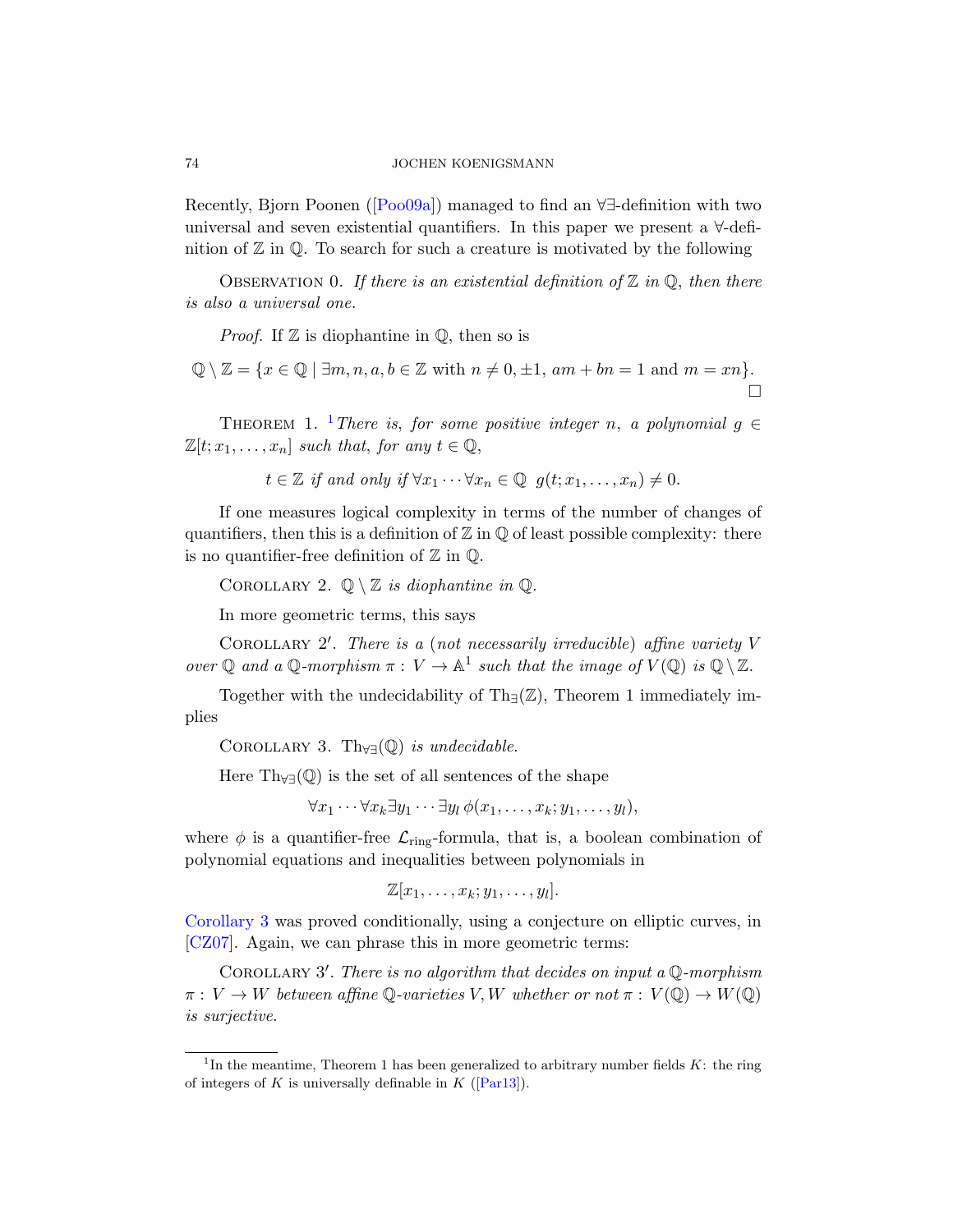#### $DEFINING \nZ IN \nQ$  75

<span id="page-2-1"></span>Acknowledgements. Among many others, I would, in particular, like to thank Boris Zilber, Jonathan Pila, Marc Hindry and Joseph Silverman for very helpful discussions. I am also most grateful to the anonymous referee whose numerous suggestions have greatly improved the paper. The now much shorter proof of Proposition  $16(a)$  is the referee's.

### 2. The proof of Theorem 1

Like all previous definitions of  $\mathbb{Z}$  in  $\mathbb{Q}$ , we use elementary facts on quadratic forms over  $\mathbb R$  and  $\mathbb Q_p$ , t[ogether](#page-20-1) with the Hasse-Minkowski local-global principle for quadratic forms. What is new in our approach is the use of the Quadratic Reciprocity [Law \(e](#page-20-2).g., in Propositions 10 or 16) and, inspired by the model theory of local fields, the transformation of some existential formulas into universal formulas (Step 4). A technical key trick is the existential definition of the Jacobson radical of certain rings (Step 3) that makes implicit use of so-called 'rigid elements' as they occur, e.g., in [Koe95].

<span id="page-2-0"></span>Step 1: Diophantine definition of quaternionic semi-local rings à la Poonen. The first step modifies Poonen's proof ([Poo09a]), thus arriving at a formula for  $\mathbb Z$  in  $\mathbb Q$  that, like the formula in his Theorem 4.1, has two  $\forall$ 's followed by seven ∃'s, but we managed to bring down the degree of the polynomial involved from 9244 to 8.

Definition 4. Let  $\mathbb P$  be the set of rational primes, and let  $\mathbb Q_\infty := \mathbb R$ . For  $a, b \in \mathbb{Q}^{\times}$ , let

- $H_{a,b} := \mathbb{Q} \cdot 1 \oplus \mathbb{Q} \cdot \alpha \oplus \mathbb{Q} \cdot \beta \oplus \mathbb{Q} \cdot \alpha \beta$  be the quaternion algebra over  $\mathbb Q$  with multiplication defined by  $\alpha^2 = a$ ,  $\beta^2 = b$  and  $\alpha\beta = -\beta\alpha$ .
- $\Delta_{a,b} := \{p \in \mathbb{P} \cup \{\infty\} \mid H_{a,b} \otimes \mathbb{Q}_p \not\cong M_2(\mathbb{Q}_p)\}\$  the set of primes (including  $\infty$ ) where  $H_{a,b}$  does not split locally —  $\Delta_{a,b}$  is always finite, and  $\Delta_{a,b} = \emptyset$ if and only if  $a \in N(b)$ , i.e., a is in the image of the norm map  $\mathbb{Q}(\sqrt{b}) \to \mathbb{Q}$ .
- $S_{a,b} := \{2x_1 \in \mathbb{Q} \mid \exists x_2, x_3, x_4 \in \mathbb{Q} : x_1^2 ax_2^2 bx_3^2 + abx_4^2 = 1\}$  the set of traces of norm-1 elements of  $H_{a,b}$ .
- $T_{a,b} := S_{a,b} + S_{a,b}$  note that  $T_{a,b}$  is an existentially defined subset of Q. Here we deviate from Poonen's terminology: his  $T_{a,b}$  is  $S_{a,b} + S_{a,b} +$  $\{0, 1, \ldots, 2309\}.$

For each  $p \in \mathbb{P} \cup \{\infty\}$ , we can similarly define  $S_{a,b}(\mathbb{Q}_p)$  and  $T_{a,b}(\mathbb{Q}_p)$  by replacing  $\mathbb Q$  by  $\mathbb Q_p$ .

For each  $p \in \mathbb{P}$ , we will denote the *p*-adic valuation on  $\mathbb{Q}$  or on  $\mathbb{Q}_p$  by  $v_p$ , and the associated residue map by  $\phi_p : \mathbb{Z}_{(p)} \to \mathbb{F}_p$  resp.  $\phi_p : \mathbb{Z}_p \to \mathbb{F}_p$ .

An explicit criterion for checking whether or not an element  $p \in \mathbb{P} \cup \{\infty\}$ belongs to  $\Delta_{a,b}$  is given in the following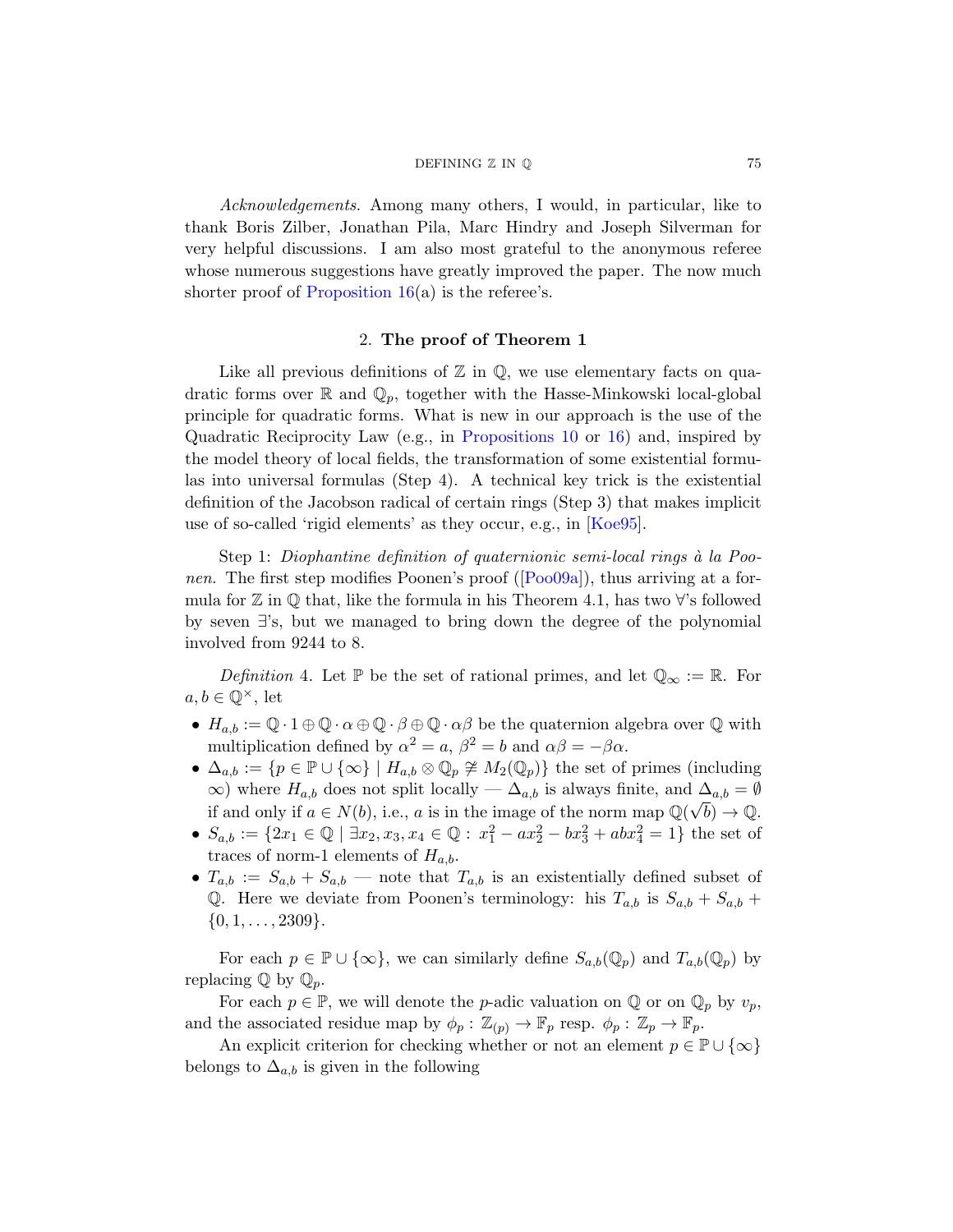*Observation* 5. Assume  $a, b \in \mathbb{Q}^{\times}$  and  $p \in \mathbb{P} \cup \{\infty\}$ . Then  $p \in \Delta_{a,b}$  if and only if

for  $p = 2$ : After multiplying by suitable rational squares and integers  $\equiv$ 1 mod 8 and, possibly, swapping a and b, the pair  $(a, b)$  is one of the following:

$$
\begin{array}{cccccc}\n(2,3) & (3,3) & (5,6) & (6,6) & (15,15) \\
(2,5) & (3,10) & (5,10) & (6,15) & (15,30) \\
(2,6) & (3,15) & (5,30) & (10,30) & (30,30) \\
(2,10);\n\end{array}
$$

for  $2 \neq p \in \mathbb{P}$ :

$$
v_p(a)
$$
 is odd,  $v_p(b)$  is even, and  $\left(\frac{bp^{-v_p(b)}}{p}\right) = -1$ , or  
\n $v_p(a)$  is even,  $v_p(b)$  is odd, and  $\left(\frac{ap^{-v_p(a)}}{p}\right) = -1$  or  
\n $v_p(a)$  is odd,  $v_p(b)$  is odd, and  $\left(\frac{-abp^{-v_p(ab)}}{p}\right) = -1$ ;

for  $p = \infty$ :  $a < 0$  and  $b < 0$ .

Proof. This is an immediate translation of the computation of the Hilbert symbol  $(a, b)_p$  (which is 1 or -1 depending on whether or not  $p \in \Delta_{a,b}$ ) as in Theorem 1 of Chapter III in [Ser73]. For finite odd p and  $a = p^{\alpha}u$  and  $b = p^{\beta}v$ (with  $u, v$  p-adic units), the formula is

$$
(a,b)_p = (-1)^{\alpha\beta\varepsilon(p)} \left(\frac{u}{p}\right)^{\beta} \left(\frac{v}{p}\right)^{\alpha},
$$

<span id="page-3-1"></span>where  $\varepsilon(p) := \frac{p-1}{2} \text{ mod } 2$ .

For  $p = 2$ , the formula is

 $(a, b)_2 = (-1)^{\varepsilon(u)\varepsilon(v) + \alpha \omega(v) + \beta \omega(u)},$ 

where  $\omega(u) := \frac{u^2 - 1}{8} \mod 2$ .

For  $p = \infty$ , the statement is obvious.

PROPOSITION 6. For any  $a, b \in \mathbb{Q}^{\times}$ ,

$$
T_{a,b} = \bigcap_{p \in \Delta_{a,b}} \mathbb{Z}_{(p)},
$$

where  $\mathbb{Z}_{(\infty)} := \{x \in \mathbb{Q} \mid -4 \leq x \leq 4\}.$ 

Here and throughout the rest of the paper, we use the following

Convention. Given an empty collection of subsets of Q, the intersection is Q.

*Proof.* For each  $p \in \mathbb{P}$ , let

$$
U_p := \{ s \in \mathbb{F}_p \mid x^2 - sx + 1 \text{ is irreducible over } \mathbb{F}_p \}.
$$

<span id="page-3-0"></span>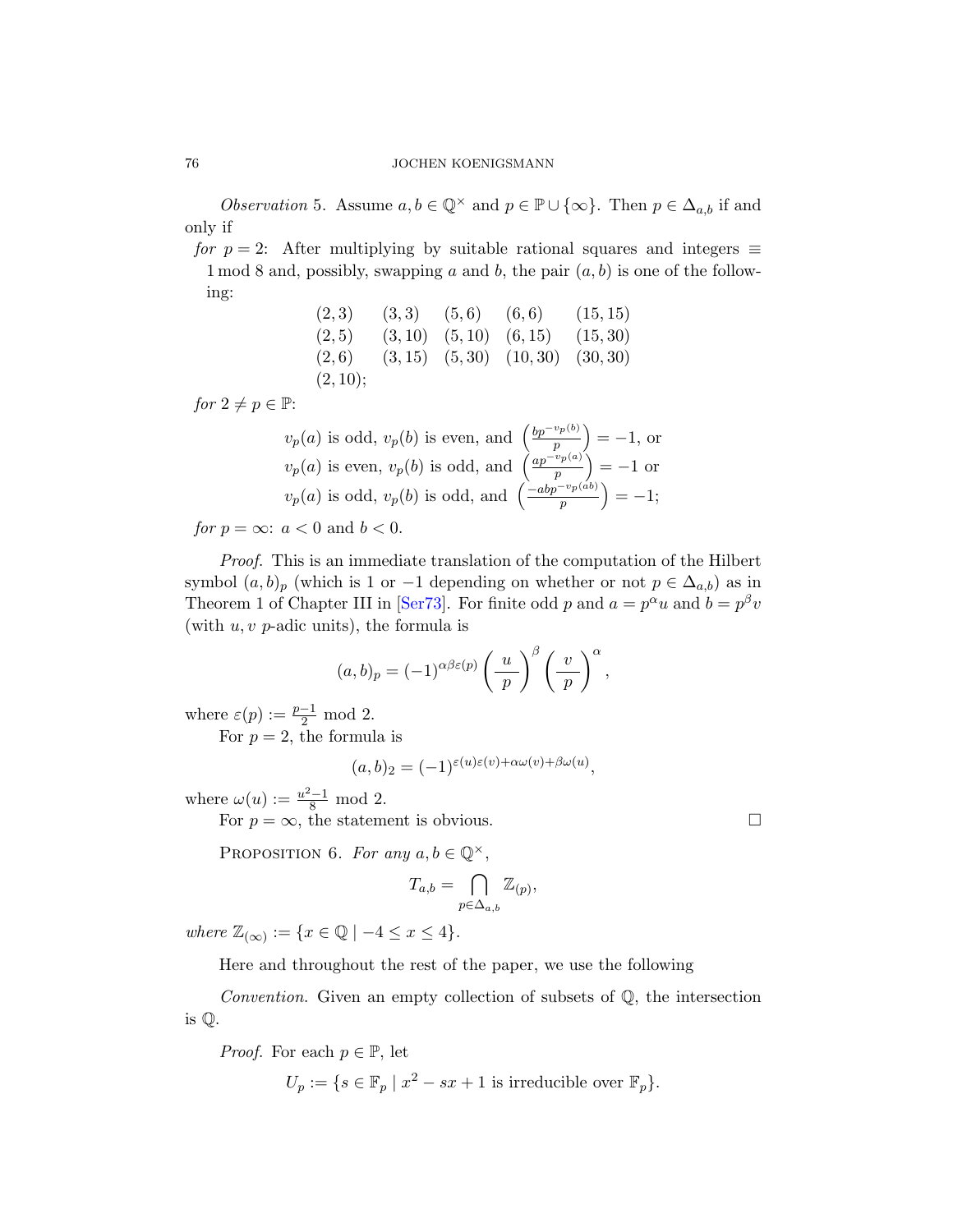We shall use the following

*Facts*. For any  $a, b \in \mathbb{Q}^{\times}$  and for any  $p \in \mathbb{P}$ ,

- (a) if  $p \notin \Delta_{a,b}$ , then  $S_{a,b}(\mathbb{Q}_p) = \mathbb{Q}_p$ ;
- [\(b\)](#page-20-2) if  $p \in \Delta_{a,b}$ , then  $\phi_p^{-1}(U_p) \subseteq S_{a,b}(\mathbb{Q}_p) \subseteq \mathbb{Z}_p$ ;
- (c)  $S_{a,b}(\mathbb{R}) = \begin{cases} \mathbb{R} & \text{for } a > 0 \text{ or } b > 0, \\ 0 & \text{otherwise} \end{cases}$  $[-2, 2]$  for  $a, b < 0$ ;
- (d) if  $p > 11$ , then  $\mathbb{F}_p = U_p + U_p$ .
- (e)  $S_{a,b}(\mathbb{Q}) = \mathbb{Q} \cap \bigcap_{p \in \Delta_{a,b}} S_{a,b}(\mathbb{Q}_p).$

(a) and (b) are [Poo09a, Lemma 2.1], (c) is a straightforward computation, (d) is [Poo09a, Lemma 2.3] and (e) is a special case of the Hasse-Minkowski local-global principle for representing rationals by quadratic forms.

(b) and (c) immediately give the inclusion  $T_{a,b} \subseteq \bigcap_{p \in \Delta_{a,b}} \mathbb{Z}_{(p)}$ .

To prove the converse inclusion  $T_{a,b} \supseteq \bigcap_{p \in \Delta_{a,b}} \mathbb{Z}_{(p)}$ , let us first compute  $U_p$  for the primes  $p \leq 11$ :

$$
U_2 = \{1\},
$$
  
\n
$$
U_3 = \{0\},
$$
  
\n
$$
U_5 = \{1, 4\},
$$
  
\n
$$
U_7 = \{0, 3, 4\},
$$
  
\n
$$
U_{11} = \{0, 1, 5, 6, 10\}.
$$

For each  $p \in \mathbb{P} \cup \{\infty\}$ , define  $V_p \subseteq \mathbb{Z}_p$  as follo[ws:](#page-3-0)

$$
V_p = \begin{cases} \phi_2^{-1}(U_2) \cup (4 + 8\mathbb{Z}_2) & \text{for } p = 2, \\ \phi_p^{-1}(U_p) \cup [(\pm 2 + p\mathbb{Z}_p) \setminus (\pm 2 + p^2\mathbb{Z}_p)] & \text{for } 3 \le p \le 11, \\ \phi_p^{-1}(U_p) & \text{for } 11 < p \in \mathbb{P}, \\ [-2, 2] & \text{for } p = \infty. \end{cases}
$$

(We define  $\mathbb{Z}_{\infty}$  to be the real interval  $[-4, 4] \subseteq \mathbb{R}$ .) By Fact (b), Fact (c), Observation 5 together with an easy direct calculation in the cases  $p = 3, 5, 7, 11$ , and for  $p = 2$ , by the table below, one always has

 $V_p \subseteq S_{a,b}(\mathbb{Q}_p)$  and, for  $p \neq \infty$ ,  $V_p$  is open.

The table for  $p = 2$  lists those pairs  $(a, b)$  with  $(a, b)_2 = -1$  as in Observation 5 and gives, in each case,

$$
4 + 8\mathbb{Z}_2 \subseteq S_{a,b}(\mathbb{Q}_2)
$$

by assuming that we are given  $x_1 \in 2+8\mathbb{Z}_2$  or  $x_1 \in 6+8\mathbb{Z}_2$  (which is equivalent to  $2x_1 \in 4+8\mathbb{Z}_2$  and by specifying elements  $x_2, x_3$  and  $x_4$  that guarantee that

$$
-ax_2^2 - bx_3^2 + abx_4^2 \equiv_2 1 - x_1^2 \equiv_2 -3 \mod 8\mathbb{Z}_2.
$$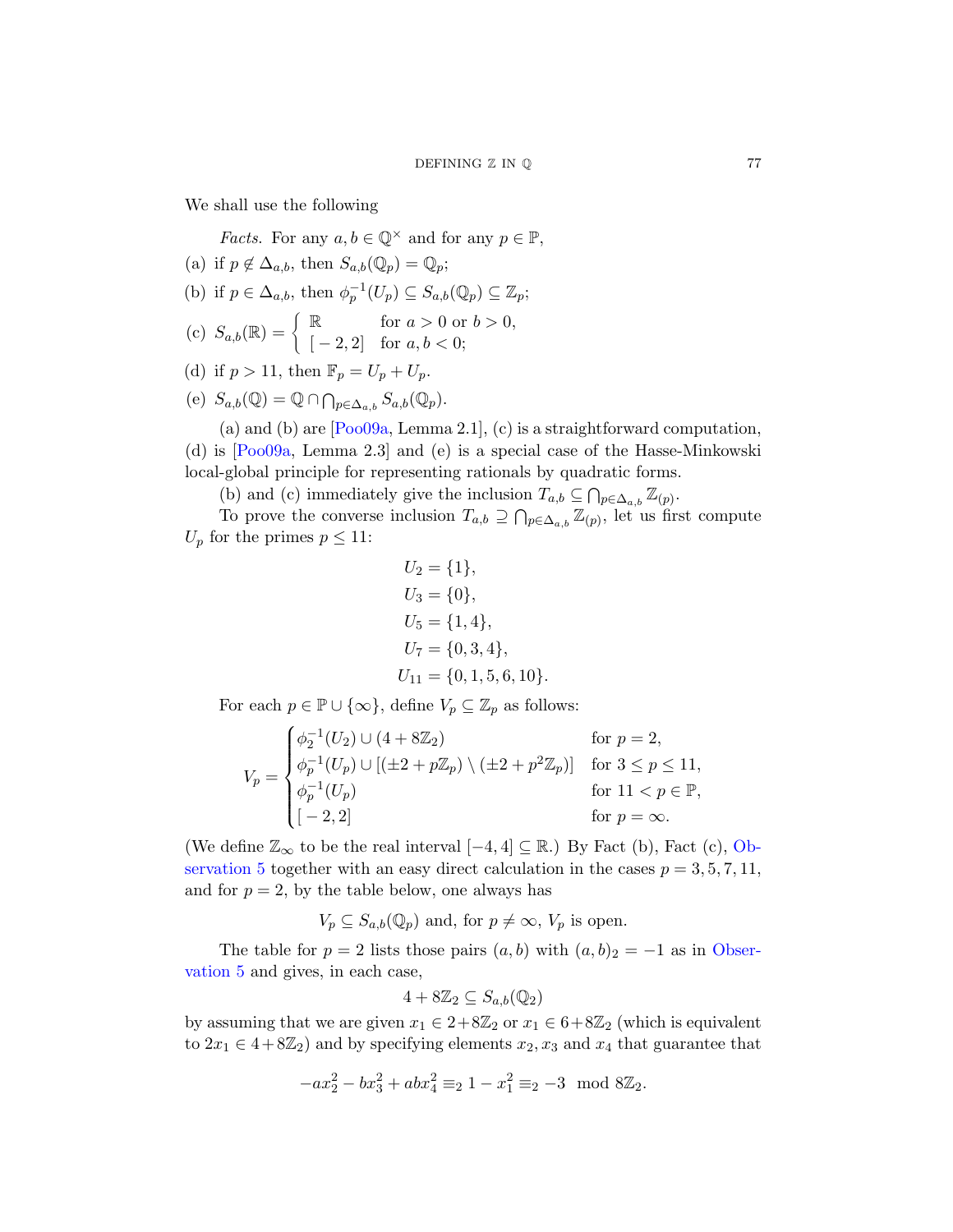Multiplying  $x_2^2, x_3^2, x_4^2$  by a suitable common element from  $1 + 8\mathbb{Z}_2 \subseteq (\mathbb{Q}_2^{\times})^2$ then makes sure that  $2x_1 \in S_{a,b}(\mathbb{Q}_2)$ .

| (a,b)    | $x_2$          | $x_3$          | $x_4$                                     |
|----------|----------------|----------------|-------------------------------------------|
| (2, 3)   | 0              | 1              | 0                                         |
| (2, 5)   | $\overline{2}$ | 1              | $\mathbf 1$                               |
| (2,6)    | $\overline{0}$ | 1              |                                           |
| (2, 10)  | $\overline{2}$ | $\overline{0}$ | $\frac{1}{2}$ $\frac{1}{2}$ $\frac{1}{2}$ |
| (3, 3)   | 1              | 0              |                                           |
| (3, 10)  | 1              | $\overline{0}$ | $\overline{0}$                            |
| (3, 15)  | 1              | 0              | 0                                         |
| (5, 6)   | 1              | 1              | 0                                         |
| (5, 10)  | 1              | 0              | 1                                         |
| (5, 30)  | 1              | 1              | 0                                         |
| (6, 6)   | $\frac{1}{2}$  | $\frac{1}{2}$  | 0                                         |
| (6, 15)  | $\overline{1}$ | $\mathbf 1$    | 0                                         |
| (10, 30) | 0              | 1              |                                           |
| (15, 15) | 1              | 0              | $rac{1}{10}$<br>$rac{1}{15}$              |
| (15, 30) | 1              | 1              | $\frac{1}{15}$                            |
| (30, 30) | 1              | 1              | $\overline{30}$                           |

Fact (d) and another elementary case-by-case-check for  $p \leq 11$  show that for any  $p \in \mathbb{P} \cup \{\infty\},\$ 

$$
\mathbb{Z}_p = V_p + V_p.
$$

Now pick  $t \in \bigcap_{p \in \Delta_{a,b}} \mathbb{Z}_{(p)}$ . For each  $p \in \Delta_{a,b}$ , there is some  $s_p \in \mathbb{Z}_p$  such that  $s_p, t - s_p \in V_p$ .

If  $t = \pm 4$  then, clearly,  $t = \pm 2 \pm 2 \in S_{a,b} + S_{a,b} = T_{a,b}$ .

If  $t \neq \pm 4$  and  $\infty \in \Delta_{a,b}$ , we can choose  $s_{\infty} \in \mathbb{Z}_{\infty} = [-4, 4] \subseteq \mathbb{R}$  such that  $s_{\infty}, t - s_{\infty} \in ]-2, 2[$ . Now approximate the finitely many  $s_p \in \mathbb{Z}_p$   $(p \in \Delta_{a,b})$ by a single  $s \in \mathbb{Q}$  such that

$$
s - s_p \in \begin{cases} 8\mathbb{Z}_2 & \text{if } p = 2, \\ p^2 \mathbb{Z}_p & \text{if } 3 \le p \le 11, \\ p\mathbb{Z}_p & \text{if } 11 < p \in \mathbb{P}, \\ |-\varepsilon, \varepsilon| & \text{if } p = \infty, \end{cases}
$$

where  $\varepsilon = \min\{|2 \pm s_{\infty}|, |2 \pm (t - s_{\infty})|\}.$  This guarantees that for all  $p \in \Delta_{a,b},$ 

$$
s, t - s \in V_p \subseteq S_{a,b}(\mathbb{Q}_p)
$$

and hence, by Fact (e), that  $s, t - s \in S_{a,b} = S_{a,b}(\mathbb{Q})$ .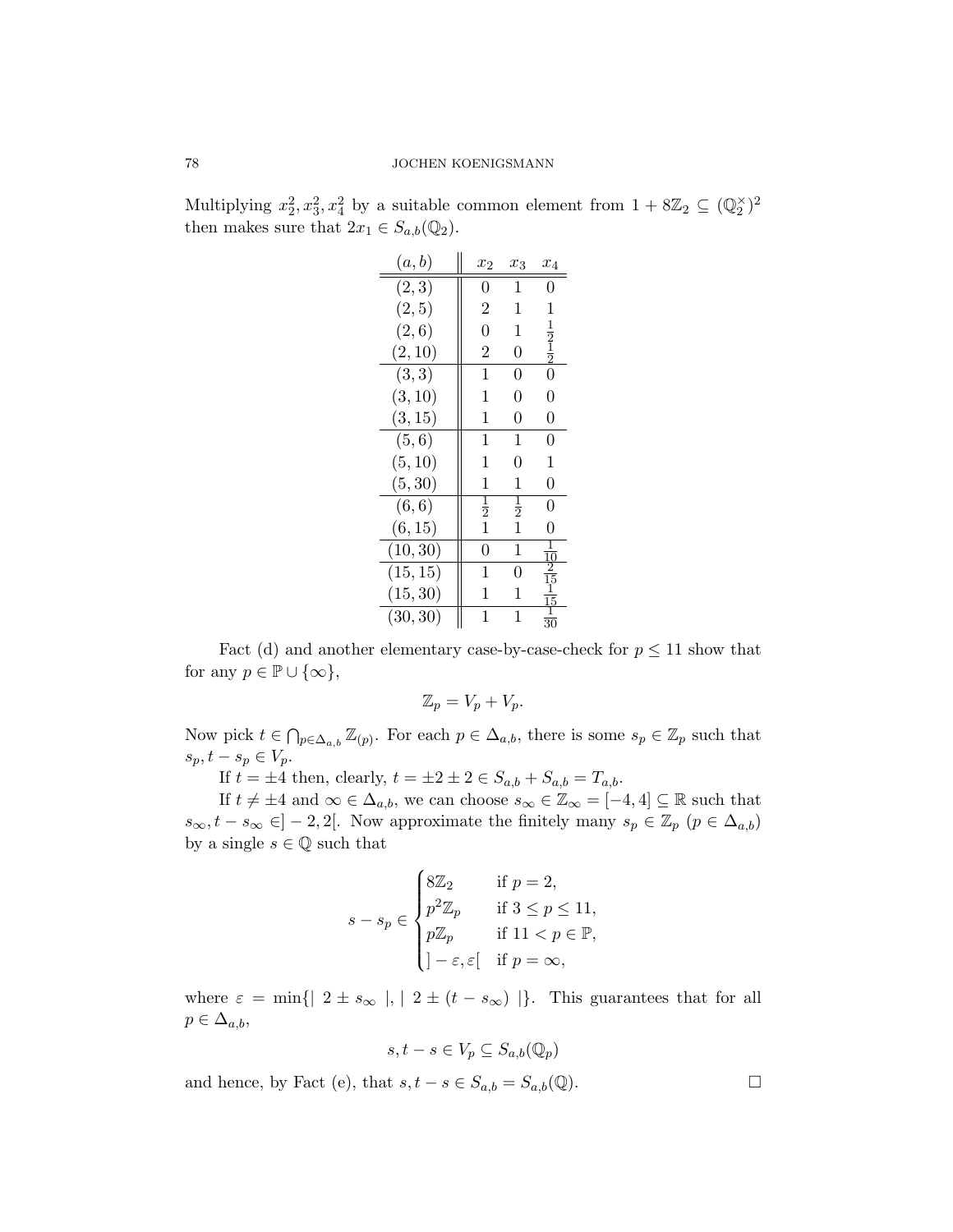One then obtains an ∀∃-definition of Z in Q from the fact that

$$
\mathbb{Z} = \bigcap_{l \in \mathbb{P}} \mathbb{Z}_{(l)} = \bigcap_{a,b > 0} T_{a,b}
$$

as in [Poo09a, Th. 4.1]. With our simplified  $T_{a,b}$ , the formula now becomes, for any  $t \in \mathbb{Q}$ ,

$$
\forall a, b \exists x_1, x_2, x_3, x_4, y_2, y_3, y_4
$$
  
\n
$$
t \in \mathbb{Z} \iff \begin{array}{c} (a+x_1^2+x_2^2+x_3^2+x_4^2) \cdot (b+x_1^2+x_2^2+x_3^2+x_4^2) \\ \cdot [(x_1^2-ax_2^2-bx_3^2+abx_4^2-1)^2] \\ \quad + ((t-2x_1)^2-4ay_2^2-4by_3^2+4aby_4^2-4)^2] = 0 \end{array}
$$

<span id="page-6-0"></span>Step 2: Towards a uniform diophantine definition of all  $\mathbb{Z}_{(p)}$ 's in  $\mathbb{Q}$ . We will present a diophantine definition for the local rings  $\mathbb{Z}_{(p)} = \mathbb{Z}_p \cap \mathbb{Q}$  depending on the congruence of the prime p modulo 8 and involving p (and if  $p \equiv 1$ ) mod 8 an auxiliary prime  $q$ ) as a parameter. However, since in any first-order definition of a subset of Q we can only quantify over the elements of Q and not, e.g., over all primes, we will allow arbitrary nonzero rational numbers p and  $q$  as parameters in the following definition.

*Definition* 7. For  $p, q \in \mathbb{Q}^{\times}$ , let

- <span id="page-6-1"></span>•  $R_p^{[3]} := T_{-1,-p} + T_{2,-p};$
- $R_p^{[5]} := T_{-2,-p} + T_{2,-p};$
- $R_p^{[7]} := T_{-1,-p} + T_{-2,p};$
- $R^{[1]}_{p,q} := T_{-2p,q} + T_{2p,q}.$

Remark 8.

(a) For any  $a, b, c, d \in \mathbb{Q}^{\times}$  with at least one of them positive,

$$
T_{a,b} + T_{c,d} = \bigcap_{l \in \Delta_{a,b}} \mathbb{Z}_{(l)} + \bigcap_{l \in \Delta_{c,d}} \mathbb{Z}_{(l)} = \bigcap_{l \in \Delta_{a,b} \cap \Delta_{c,d}} \mathbb{Z}_{(l)}.
$$

(b) The R's are existentially defined, uniformly in p and q, so that for  $k = 3, 5$ or 7, the sets

$$
\{(p, x) \in \mathbb{Q}^\times \times \mathbb{Q} \mid x \in R_p^{[k]}\}\
$$

and the set

$$
\{(p,q,x)\in\mathbb{Q}^\times\times\mathbb{Q}^\times\times\mathbb{Q}\mid x\in R^{[1]}_{p,q}\}
$$

are diophantine.

Proof. (a) The first equation is from Proposition 6. For the second equation, the inclusion '⊆' is obvious. For '⊇,' assume  $x \in \bigcap_{l \in \Delta_{a,b} \cap \Delta_{c,d}} \mathbb{Z}_{(l)}$ . By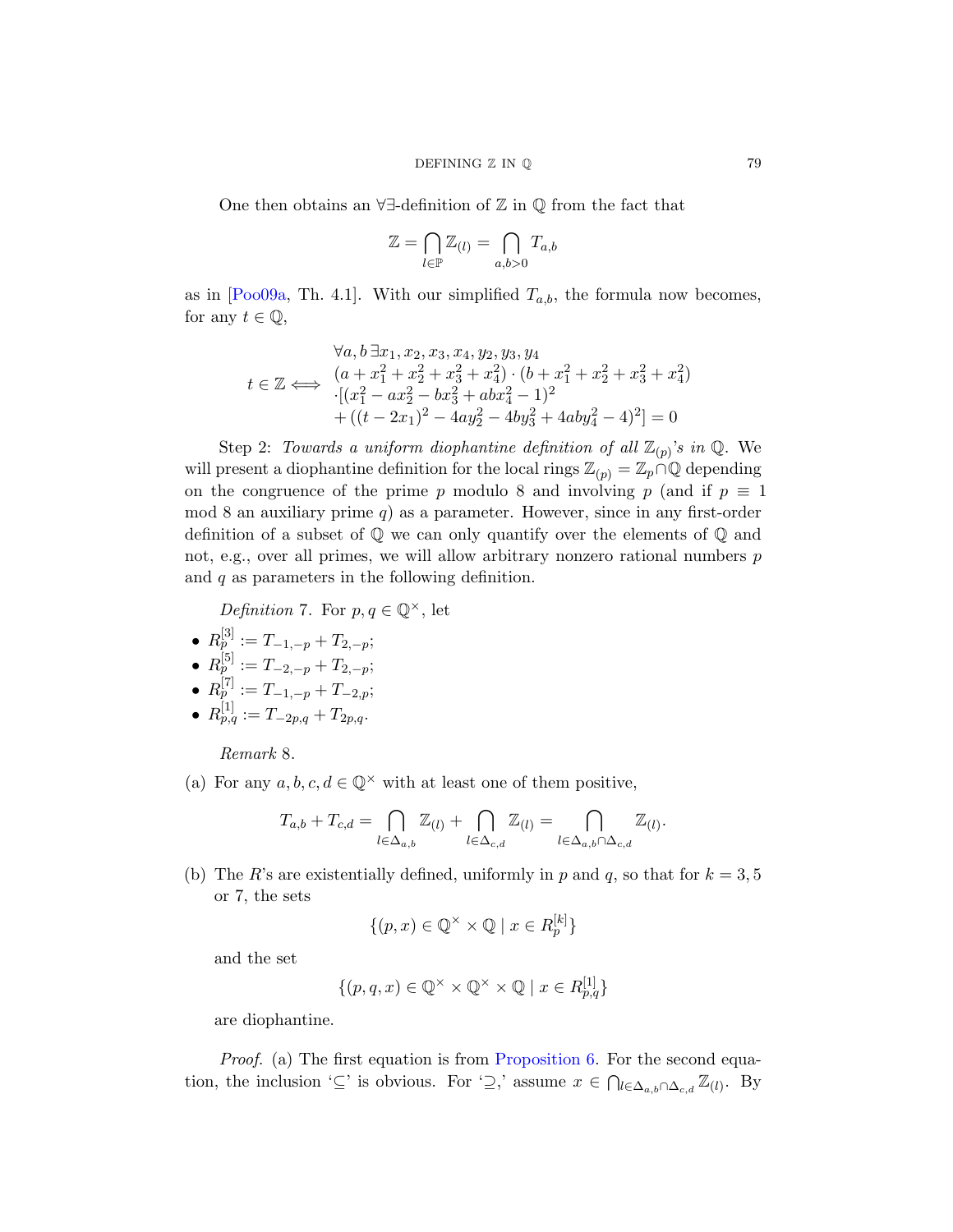approxi[mation, there i](#page-2-0)s  $y \in \mathbb{Q}$  such that

$$
y \in \begin{cases} x + l\mathbb{Z}_{(l)} & \text{for } l \in \Delta_{c,d}, \\ \mathbb{Z}_{(l)} & \text{for } l \in \Delta_{a,b} \setminus \Delta_{c,d}. \end{cases}
$$

Then  $y \in \bigcap_{l \in \Delta_{a,b}} \mathbb{Z}_{(l)}$  and  $x - y \in \bigcap_{l \in \Delta_{c,d}} \mathbb{Z}_{(l)}$ , so that  $x = y + (x - y) \in \Delta_{c,d}$  $\bigcap_{l\in\Delta_{a,b}}\mathbb{Z}_{(l)}+\bigcap_{l\in\Delta_{c,d}}\mathbb{Z}_{(l)}.$ (b) This is immediate from Definitions 4 and 7.

Definition 9.

- <span id="page-7-0"></span>(a) For  $k = 1, 3, 5$  or 7, define  $\mathbb{P}^{[k]} := \{l \in \mathbb{P} \mid l \equiv k \text{ mod } 8\}.$
- (b) For  $p \in \mathbb{Q}^{\times}$ , define •  $\mathbb{P}(p) := \{l \in \mathbb{P} \mid v_l(p) \text{ is odd}\};$ •  $\mathbb{P}^{[k]}(p) := \mathbb{P}(p) \cap \mathbb{P}^{[k]}$ , where  $k = 1, 3, 5$  or 7.
- (c) For  $p, q \in \mathbb{Q}^{\times}$ , define  $\mathbb{P}(p,q) := \Delta_{-2p,q} \cap \Delta_{2p,q}$ .

PROPOSITION 10.

- (a)  $\mathbb{Z}_{(2)} = T_{3,3} + T_{2,5}$ .
- (b) Suppose that  $k = 3, 5$  or 7. Then, for  $p \in \mathbb{Q}^{\times}$ ,

$$
R_p^{[k]} = \begin{cases} \bigcap_{l \in \mathbb{P}^{[k]}(p)} \mathbb{Z}_{(l)} & \text{if } p \equiv k \pmod{8\mathbb{Z}_{(2)}}, \\ \bigcap_{l \in \mathbb{P}^{[k]}(p)} \mathbb{Z}_{(l)} & \text{or } \bigcap_{l \in \mathbb{P}^{[k]}(p) \cup \{2\}} \mathbb{Z}_{(l)} & \text{otherwise.} \end{cases}
$$

(As before,  $\bigcap_{l\in\emptyset}\mathbb{Z}_{(l)}=\mathbb{Q}$ .) In particular, if p is a prime and  $p\equiv k \mod 8$ , then  $\mathbb{Z}_{(p)} = R_p^{[k]}$ .

(c) [For](#page-3-0)  $p, q \in \mathbb{Q}^{\times}$  with  $p \equiv 1 \pmod{8\mathbb{Z}_{(2)}}$  and  $q \equiv 3 \pmod{8\mathbb{Z}_{(2)}}$ ,

$$
R^{[1]}_{p,q} = \bigcap_{l \in \mathbb{P}(p,q)} \mathbb{Z}_{(l)}.
$$

In particular, if p is a prime  $\equiv 1 \mod 8$  $\equiv 1 \mod 8$  and q is a prime  $\equiv 3 \mod 8$  with  $\left(\frac{p}{q}\right) = -1$ , then  $\mathbb{Z}_{(p)} = R_{p,q}^{[1]}$ .

*Proof.* (a) By Observation 5,  $\Delta_{3,3} = \{2,3\}$  and  $\Delta_{2,5} = \{2,5\}$ , hence, by Remark 8(a),

$$
T_{3,3} + T_{2,5} = \bigcap_{l \in \Delta_{3,3} \cap \Delta_{2,5}} \mathbb{Z}_{(l)} = \mathbb{Z}_{(2)}.
$$

(b) First assume  $p \in \mathbb{Q}^{\times}$  with  $p \equiv 3 \pmod{8\mathbb{Z}_{(2)}}$ . Then, by Observation 5,

$$
\Delta_{-1,-p} \cap \mathbb{P} = \mathbb{P}^{[3]}(p) \cup \mathbb{P}^{[7]}(p), \n\Delta_{2,-p} = \mathbb{P}^{[3]}(p) \cup \mathbb{P}^{[5]}(p) \cup \{2\},
$$

so  $\Delta_{-1,-p} \cap \Delta_{2,-p} = \mathbb{P}^{[3]}(p)$  and, by Remark 8(a),

$$
R_p^{[3]} := T_{-1,-p} + T_{2,-p} = \bigcap_{l \in \Delta_{-1,-p} \cap \Delta_{2,-p}} \mathbb{Z}_{(l)} = \bigcap_{l \in \mathbb{P}^{[3]}(p)} \mathbb{Z}_{(l)}.
$$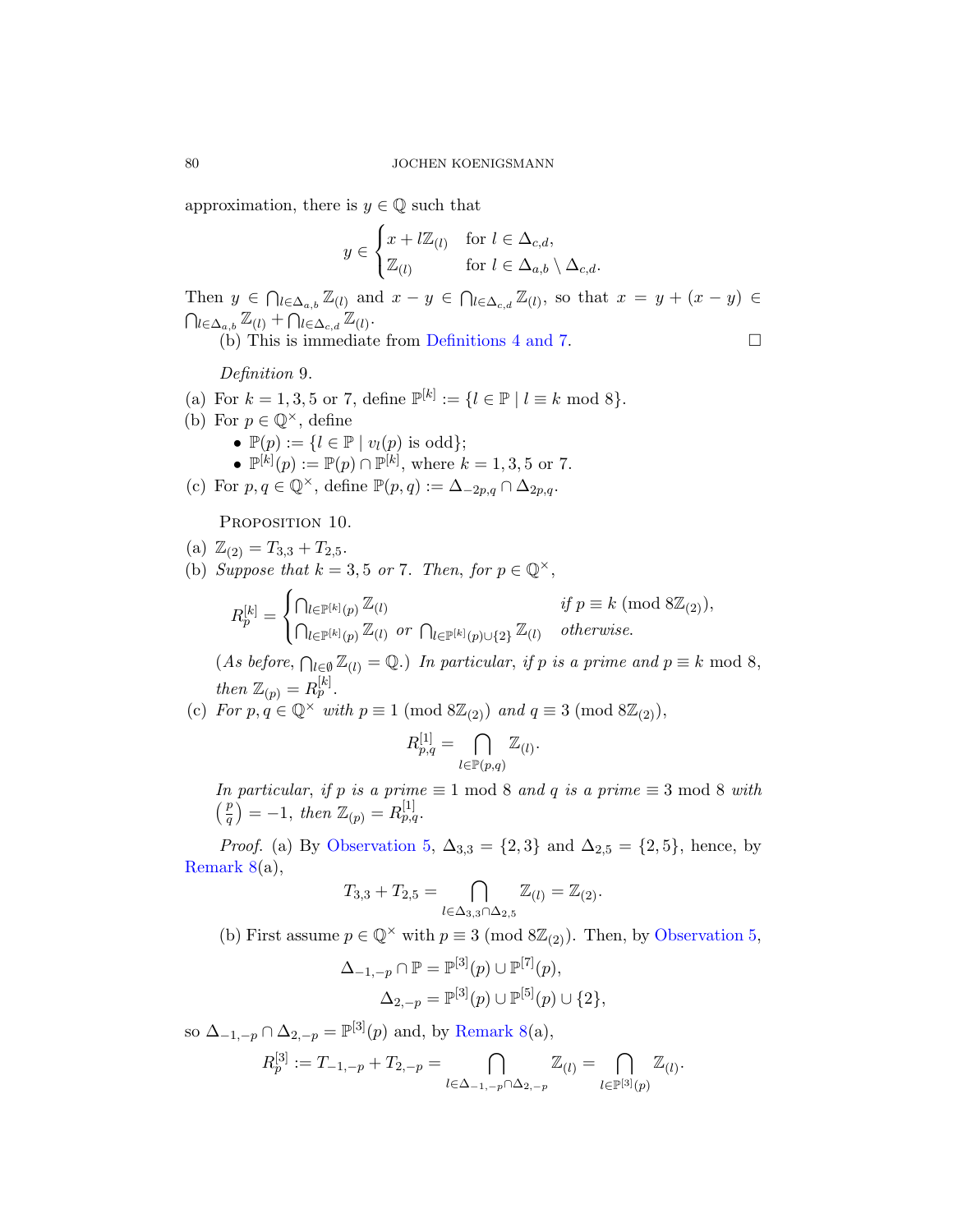If  $p \not\equiv 3 \pmod{8\mathbb{Z}_{(2)}}$ , the only possible additional prime is 2 (e.g., if  $p \equiv$  $5 \pmod{8\mathbb{Z}_{(2)}}$ .

If  $p \equiv 5 \pmod{8\mathbb{Z}_{(2)}}$  then, again by Observation 5,

$$
\Delta_{-2,-p} \cap \mathbb{P} = \mathbb{P}^{[5]}(p) \cup \mathbb{P}^{[7]}(p),
$$
  

$$
\Delta_{2,-p} = \mathbb{P}^{[3]}(p) \cup \mathbb{P}^{[5]}(p) \cup \{2\},
$$

so  $\Delta_{-2,-p} \cap \Delta_{2,-p} = \mathbb{P}^{[5]}(p)$ , and

$$
R_p^{[5]} := T_{-2p,-p} + T_{2p,-p} = \bigcap_{l \in \Delta_{-2,-p} \cap \Delta_{2,-p}} \mathbb{Z}_{(l)} = \bigcap_{l \in \mathbb{P}^{[5]}(p)} \mathbb{Z}_{(l)}.
$$

Once more, if  $p \neq 5 \pmod{8\mathbb{Z}_{(2)}}$ , the prime 2 (and no other prime) may enter. Finally, if  $p \equiv 7 \pmod{8\mathbb{Z}_{(2)}}$  then, again by Observation 5,

$$
\Delta_{-1,-p} \cap \mathbb{P} = \mathbb{P}^{[3]}(p) \cup \mathbb{P}^{[7]}(p), \n\Delta_{-2,p} \cap \mathbb{P} = \mathbb{P}^{[5]}(p) \cup \mathbb{P}^{[7]}(p) \cup \{2\},
$$

so 
$$
\Delta_{-1,-p} \cap \Delta_{-2,p} = \mathbb{P}^{[7]}(p)
$$
, and

$$
R_p^{[7]} := T_{-p,-p} + T_{2p,p} = \bigcap_{l \in \Delta_{-1,-p} \cap \Delta_{-2,p}} \mathbb{Z}_{(l)} = \bigcap_{l \in \mathbb{P}^{[7]}(p)} \mathbb{Z}_{(l)}.
$$

As before, 2 may enter if  $p \not\equiv 7 \pmod{8\mathbb{Z}_{(2)}}$ .

(c) The first statement is immediate from Remark  $8(a)$ . For the 'in particular,' assume p and q are primes with  $p \equiv 1 \mod 8$ ,  $q \equiv 3 \mod 8$  and  $\left( p\right)$  $\binom{p}{q} = -1$ . Then, by quadratic reciprocity,  $\binom{q}{p}$  $\binom{q}{p}$  = -1, and so, from Observation 5,  $\Delta_{-2p,q} = \{p,q\}$  and  $\Delta_{2p,q} = \{2,p\}$ . Hence  $R_{p,q}^{[1]} = \mathbb{Z}_{(p)}$ . — П

Corollary 11.

$$
\mathbb{Z} = \mathbb{Z}_{(2)} \cap \bigcap_{p,q \in \mathbb{Q}^\times} (R_p^{[3]} \cap R_p^{[5]} \cap R_p^{[7]} \cap R_{p,q}^{[1]}).
$$

*Proof.* By Remark  $8(a)$ , all R's on the right-hand side are semilocal subrings of Q containing Z. On the other hand, by the 'in particular' parts of the proposition, for each prime p, the right-hand side is contained in  $\mathbb{Z}_{(p)}$ ; note that for  $p \equiv 1 \mod 8$ , one always finds a prime  $q \equiv 3 \mod 8$  such that q is congruent to a nonsquare mod  $p$ .

Step 3: An existential definition for the Jacobson radical. We will show that, for some rings R occurring in Proposition 10, the Jacobson radical  $J(R)$ can be defined by an existential formula. This will also give rise to new diophantine predicates in Q.

Definition 12. For  $a, b, c \in \mathbb{Q}^{\times}$ , we define

- $T_{a,b}^{\times} := \{ u \in T_{a,b} \mid \exists v \in T_{a,b} \text{ with } uv = 1 \};$
- $I_{a,b}^c := c \cdot \mathbb{Q}^2 \cdot T_{a,b}^\times \cap (1 \mathbb{Q}^2 \cdot T_{a,b}^\times);$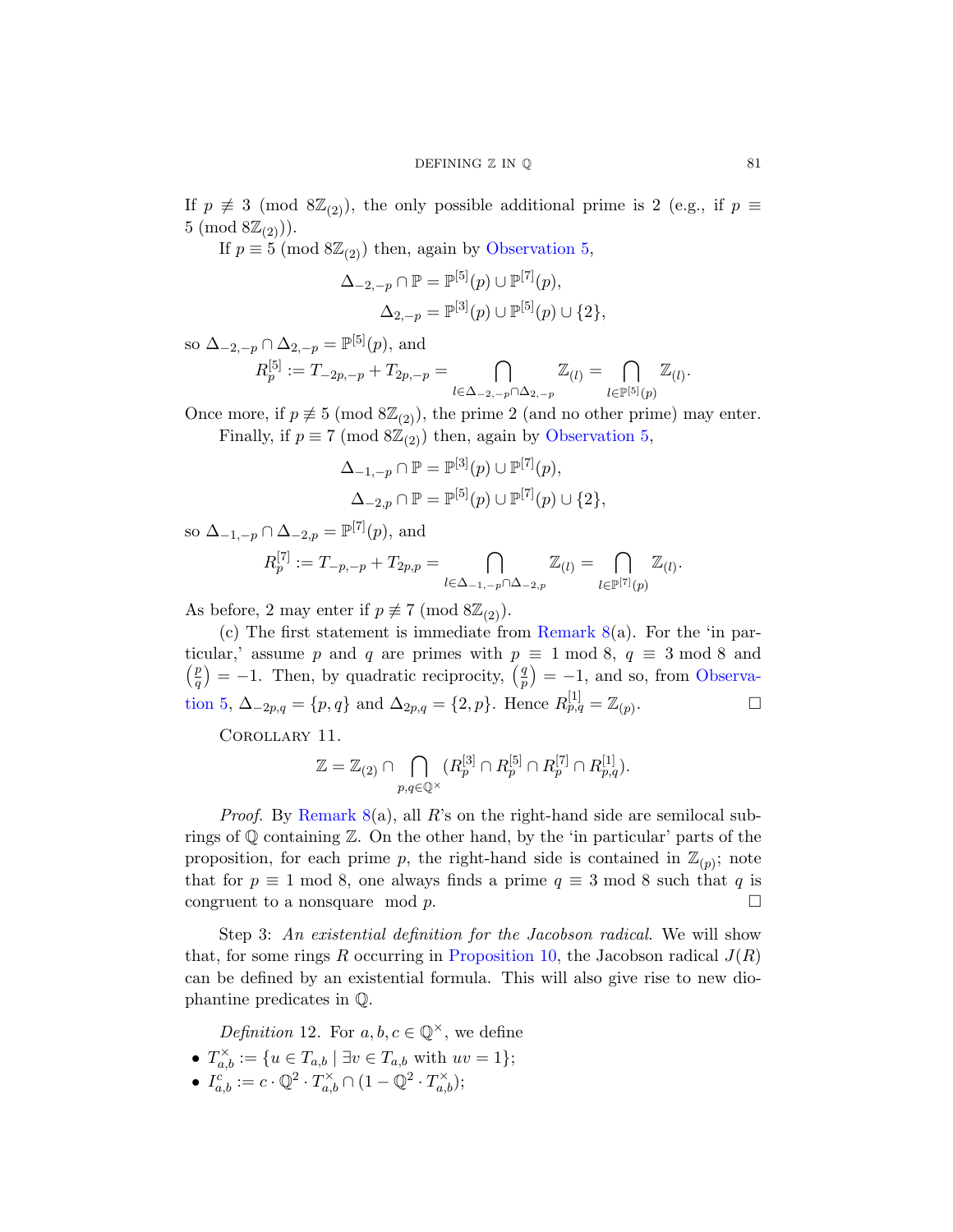•  $J_{a,b} := (I_{a,b}^a + I_{a,b}^a) \cap (I_{a,b}^b + I_{a,b}^b).$ 

Note that the set  $\{(a, b, x) \in \mathbb{Q}^\times \times \mathbb{Q}^\times \times \mathbb{Q} \mid x \in J_{a,b}\}\$  $\{(a, b, x) \in \mathbb{Q}^\times \times \mathbb{Q}^\times \times \mathbb{Q} \mid x \in J_{a,b}\}\$  $\{(a, b, x) \in \mathbb{Q}^\times \times \mathbb{Q}^\times \times \mathbb{Q} \mid x \in J_{a,b}\}\$ is diophantine.

LEMMA 13. Assume  $a, b, c \in \mathbb{Q}^{\times}$ . Then

(a) 
$$
T_{a,b}^{\times} = \begin{cases} \bigcap_{l \in \Delta_{a,b}} \mathbb{Z}_{(l)}^{\times} & \text{if } \infty \notin \Delta_{a,b}, \\ ([-4, -\frac{1}{4}] \cup [\frac{1}{4}, 4]) \cap \bigcap_{l \in \Delta_{a,b}} \setminus \{\infty\} \mathbb{Z}_{(l)}^{\times} & \text{if } \infty \in \Delta_{a,b}; \end{cases}
$$
  
\n(b)  $I_{a,b}^{c} = \{0\} \cup \left\{ y \in \mathbb{Q}^{\times} \middle| \begin{array}{l} v_l(y) \text{ is odd and positive } \forall l \in \Delta_{a,b} \cap \mathbb{P}(c) \text{ and} \\ v_l(y), v_l(1-y) \text{ are even } \forall l \in \Delta_{a,b} \setminus (\mathbb{P}(c) \cup \{\infty\}) \end{array} \right\};^2$   
\n(c)  $I_{a,b}^{c} + I_{a,b}^{c} = \bigcap_{l \in \Delta_{a,b} \cap \mathbb{P}(c)} l \mathbb{Z}_{(l)};$   
\n(d)  $J_{a,b} = \bigcap_{l \in \Delta} l \mathbb{Z}_{(l)}, \text{ where }$   
\n
$$
\Delta = \begin{cases} \Delta_{a,b} \setminus \{2, \infty\} & \text{if } 2 \in \Delta_{a,b} \text{ and } v_2(a), v_2(b) \text{ are even,} \\ \Delta_{a,b} \setminus \{\infty\} & \text{else.} \end{cases}
$$

In particular, if  $\infty \notin \Delta_{a,b}$ , then  $T_{a,b}^{\times}$  is the group of units of the ring  $T_{a,b}$  and, if also  $2 \notin \Delta_{a,b}$  or at least one of  $v_2(a), v_2(b)$  is odd, then  $J_{a,b}$  is the Jacobson radical of  $T_{a,b}$ .

Proof. (a) This is an immediate consequence of Proposition 6. (b)  $\subseteq$ : By weak approximation,

$$
\mathbb{Q}^2 \cdot T_{a,b}^{\times} = \{0\} \cup \bigcap_{l \in \Delta_{a,b} \setminus \{\infty\}} v_l^{-1}(2\mathbb{Z}).
$$

So if  $y \in I_{a,b}^c \setminus \{0\}$  and  $l \in \Delta_{a,b} \cap \mathbb{P}(c)$ , then  $v_l(y)$  is odd and  $v_l(1-y)$  is even (as  $1 - y \in \mathbb{Q}^2 \cdot T^{\times}_{a,b}$ ) which, by the ultrametric inequality, is only possible when  $v_l(y) > 0$ . If, on the other hand,  $l \in \Delta_{a,b} \setminus (\mathbb{P}(c) \cup \{\infty\})$ , then  $v_l(y)$  and  $v_l(1-y)$  are even.

' $\supseteq'$ : Clearly,  $0 \in I_{a,b}^c$ . Now assume  $y \in \mathbb{Q}^\times$  such that, for all  $l \in \Delta_{a,b} \cap \mathbb{P}(c)$ ,  $v_l(y)$  is positive and odd. Then

$$
c^{-1}y \in \bigcap_{l \in \Delta_{a,b} \cap \mathbb{P}(c)} v_l^{-1}(2\mathbb{Z})
$$

<span id="page-9-0"></span>and

$$
1 - y \in \bigcap_{l \in \Delta_{a,b} \cap \mathbb{P}(c)} \mathbb{Z}_{(l)}^{\times} \subseteq \bigcap_{l \in \Delta_{a,b} \cap \mathbb{P}(c)} v_l^{-1}(2\mathbb{Z}).
$$

If we assume that  $v_l(y)$  and  $v_l(1-y)$  are even for all  $l \in \Delta' := \Delta_{a,b} \setminus$  $(\mathbb{P}(c) \cup \{\infty\})$ , then both  $c^{-1}y$  and  $1-y$  lie in  $\bigcap_{l\in\Delta'} v_l^{-1}(2\mathbb{Z})$ .

<span id="page-9-1"></span>

<sup>&</sup>lt;sup>2</sup>Here we adopt the convention that  $\infty$  is even (to include the case that  $y = 1$ , which can only happen when  $\Delta_{a,b} \cap \mathbb{P}(c) = \emptyset$ , a case which will never be used later).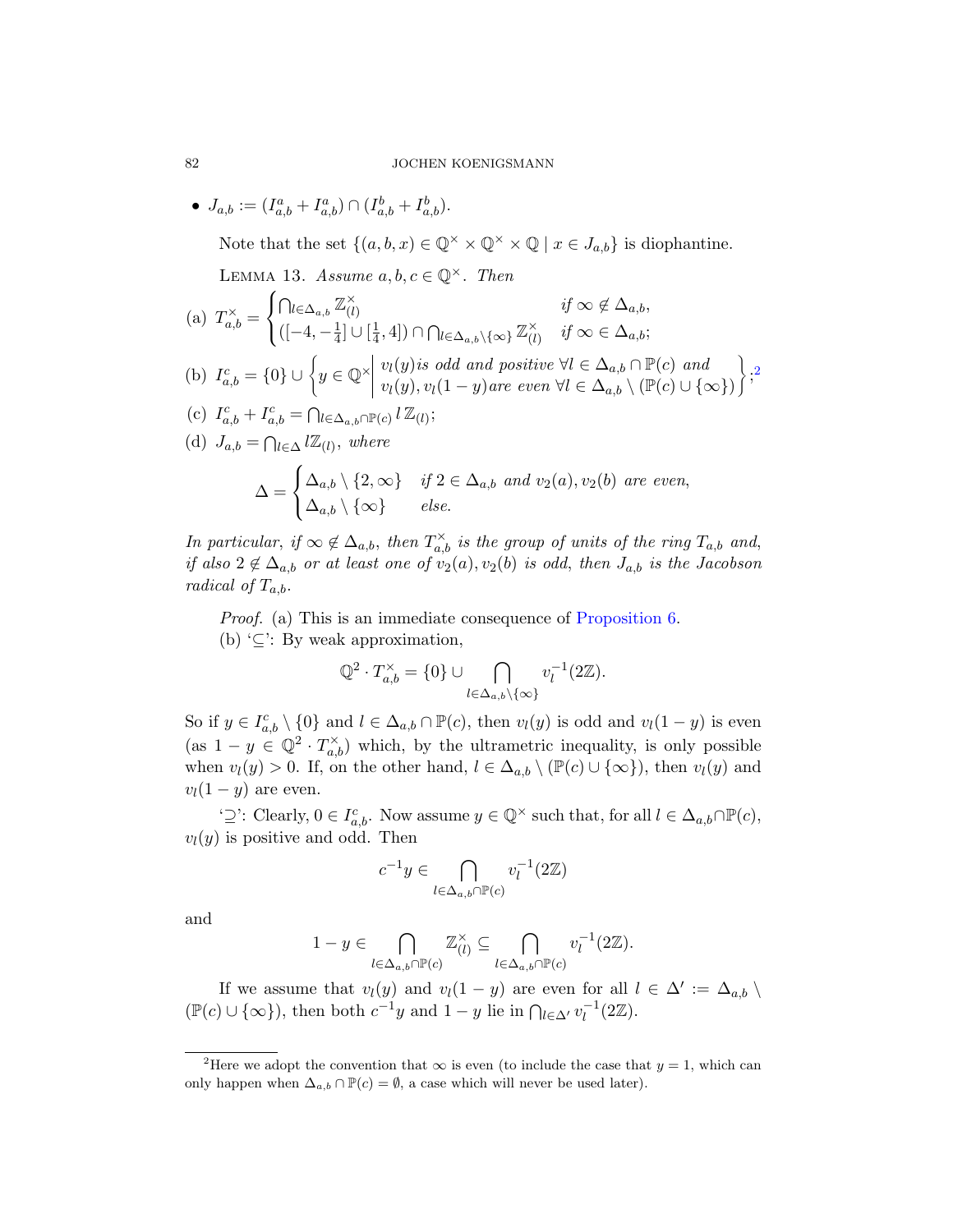## DEFINING  $\mathbb Z$  IN  $\mathbb Q$  83

So with both assumptions we see that both  $c^{-1}y$  and  $1-y$  lie in

$$
\bigcap_{l \in \Delta_{a,b} \setminus \{\infty\}} v_l^{-1}(2\mathbb{Z}) \subseteq \mathbb{Q}^2 \cdot T_{a,b}^{\times}.
$$

(c) For any prime l, any  $x \in \mathbb{Q}$  with  $v_l(x) > 0$  can be written as the sum of two elements of odd positive value. And any  $x \in \mathbb{Q}$  can be written as the sum of two elements  $y_1$  and  $y_2$  such that  $v_l(y_i)$  and  $v_l(1 - y_i)$  are both even for both  $i = 1, 2$ : choose  $y_1$  of even value  $\langle \min\{0, v_l(x)\},\, \text{and let } y_2 = x - y_1;$ then  $v_l(1 - y_1) = v_l(y_1) = v_l(y_2) = v_l(1 - y_2)$ . Hence the claim follows by approximation.

(d) By definition, 
$$
J_{a,b} = (I_{a,b}^a + I_{a,b}^a) \cap (I_{a,b}^b + I_{a,b}^b)
$$
 so, from (c),

$$
J_{a,b} = \bigcap_{l \in \Delta_{a,b} \cap \mathbb{P}(a)} l \mathbb{Z}_{(l)} \cap \bigcap_{l \in \Delta_{a,b} \cap \mathbb{P}(b)} l \mathbb{Z}_{(l)} = \bigcap_{l \in \Delta_{a,b} \cap (\mathbb{P}(a) \cup \mathbb{P}(b))} l \mathbb{Z}_{(l)},
$$

[where the se](#page-6-0)[cond equality](#page-11-0) is, a[gain, by weak ap](#page-12-0)proximation. But now, from Observation 5,

<span id="page-10-0"></span>
$$
\Delta_{a,b} \cap (\mathbb{P}(a) \cup \mathbb{P}(b)) = \begin{cases} \Delta_{a,b} \setminus \{2,\infty\} & \text{if } 2 \in \Delta_{a,b} \text{ and } v_2(a), v_2(b) \text{ are even,} \\ \Delta_{a,b} \setminus \{\infty\} & \text{else.} \end{cases} \square
$$

Before we give the existential definition of the Jacobson radical  $J(R)$  for some of the rings  $R$  in Definition 7 (Corollary 15 and Proposition 16 below) we require another easy lemma.

LEMMA 14. Let  $a, b, c, d \in \mathbb{Q}^{\times}$ , at least one of which positive, let  $\Delta :=$  $\Delta_{a,b} \cap \Delta_{c,d}$ , let  $R = \bigcap_{l \in \Delta} \mathbb{Z}_{(l)}$  and assume  $2 \notin \Delta$ . Then

$$
J_{a,b}+J_{c,d}=\bigcap_{l\in\Delta}l\mathbb{Z}_{(l)}.
$$

In particular, if  $\Delta \neq \emptyset$ , then  $J_{a,b} + J_{c,d}$  is the Jacobson radical  $J(R)$  of the semilocal ring [R](#page-9-1).

Proof. Let

$$
\Delta'_{a,b} := \begin{cases} \Delta_{a,b} \setminus \{2,\infty\} & \text{if } 2 \in \Delta_{a,b} \text{ and } v_2(a), v_2(b) \text{ are even,} \\ \Delta_{a,b} \setminus \{\infty\} & \text{else,} \end{cases}
$$

and similarly define  $\Delta'_{c,d}$ . Then, by Lemma 13(d) (for the first equality) and by weak approximation (for the second),

$$
J_{a,b}+J_{c,d}=\bigcap_{l\in\Delta'_{a,b}}l\mathbb{Z}_{(l)}+\bigcap_{l\in\Delta'_{c,d}}l\mathbb{Z}_{(l)}=\bigcap_{l\in\Delta'_{a,b}\cap\Delta'_{c,d}}l\mathbb{Z}_{(l)}.
$$

By our assumption on  $a, b, c, d$ , however,  $\Delta_{a,b} \cap \Delta_{c,d} = \Delta'_{a,b} \cap \Delta'_{c,d}$ , which proves the first claim. The 'in particular' follows immediately.  $\hfill \Box$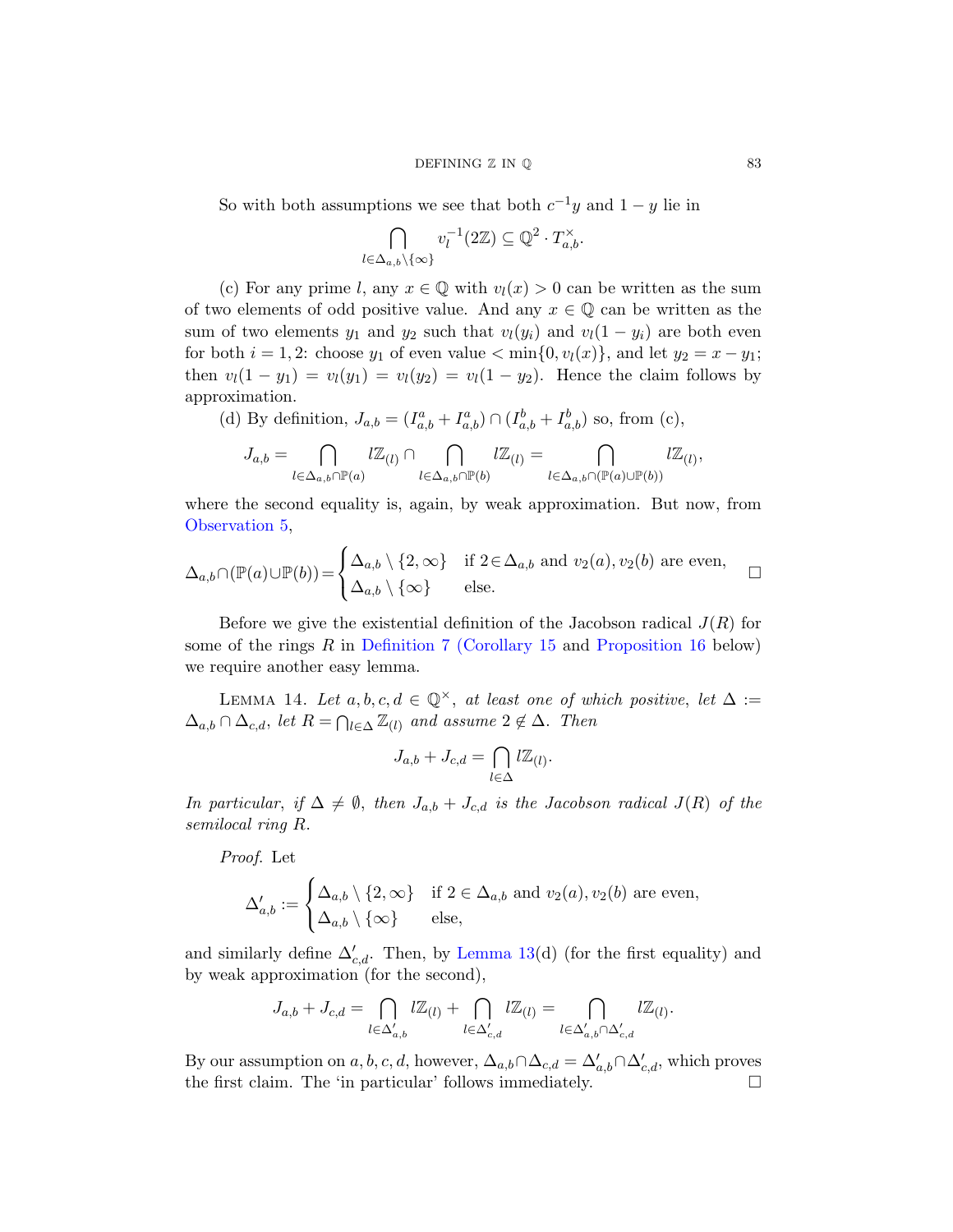<span id="page-11-0"></span>Now let us first turn to the rings  $R_p^{[k]}$  for  $k = 3, 5$  and 7 defined in Definition 7 and recall that

$$
R_p^{[k]} = \begin{cases} T_{-1,-p} + T_{2,-p} & \text{if } k = 3, \\ T_{-2,-p} + T_{2,-p} & \text{if } k = 5, \\ T_{-1,-p} + T_{-2,p} & \text{if } k = 7. \end{cases}
$$

COROLLARY 15. For  $k = 1, 3, 5$  and 7, define

$$
\Phi_k := \{ p \in \mathbb{Q}^{>0} \mid p \equiv k \pmod{8\mathbb{Z}_{(2)}} \text{ and } \mathbb{P}(p) \subseteq \mathbb{P}^{[1]} \cup \mathbb{P}^{[k]}\},\
$$
  

$$
\Psi := \{ (p, q) \in \Phi_1 \times \Phi_3 \mid p \in 2 \cdot (\mathbb{Q}^{\times})^2 \cdot (1 + J(R_q^{[3]})) \}.
$$

(a) Then  $\Phi_k$  is diophantine in  $\mathbb{Q}$ .

(b) If  $k = 3, 5$  or 7 and if  $p \in \Phi_k$ , then  $\mathbb{P}^{[k]}(p) \neq \emptyset$  and

$$
\{0\} \neq J(R_p^{[k]}) = \begin{cases} J_{-1,-p} + J_{2,-p} & \text{if } k = 3, \\ J_{-2,-p} + J_{2,-p} & \text{if } k = 5, \\ J_{-1,-p} + J_{-2,p} & \text{if } k = 7. \end{cases}
$$

In particular, in each of the cases, [the Jacobs](#page-7-0)on radical is diophantine in  $Q$ , by a formula that is uniform in p.

(c)  $\Psi$  is diophantine in  $\mathbb Q$ .

*Proof.* (a) It is clear that ' $p > 0$ ' is diophantine. It is also clear from Proposition 10(a) that, for  $k = 1, 3, 5$  and 7, the property ' $p \equiv k \pmod{8\mathbb{Z}_{(2)}}$ ' is diophantine.

Moreover, if  $v_2(p)$  is even and  $k' = 3, 5$  or 7 then, by Proposition 10(b),

$$
\mathbb{P}^{[k']}(p) = \emptyset \Longleftrightarrow p \in (\mathbb{Q}^{\times})^2 \cdot (R_p^{[k']})^{\times}.
$$

(Note that we are *not* assuming that  $p \equiv k' \pmod{8\mathbb{Z}_{(2)}}$ .) So the property on the left is diophantine. But then so are

$$
\Phi_1 = \{ p \equiv 1 \pmod{8\mathbb{Z}_{(2)}} \mid p > 0, \mathbb{P}_3(p) = \emptyset, \mathbb{P}_5(p) = \emptyset \text{ and } \mathbb{P}_7(p) = \emptyset \},
$$
  

$$
\Phi_3 = \{ p \equiv 3 \pmod{8\mathbb{Z}_{(2)}} \mid p > 0, \mathbb{P}^5(p) = \emptyset \text{ and } \mathbb{P}^7(p) = \emptyset \},
$$
  

$$
\Phi_5 = \{ p \equiv 5 \pmod{8\mathbb{Z}_{(2)}} \mid p > 0, \mathbb{P}^3(p) = \emptyset \text{ and } \mathbb{P}^7(p) = \emptyset \},
$$
  

$$
\Phi_7 = \{ p \equiv 7 \pmod{8\mathbb{Z}_{(2)}} \mid p > 0, \mathbb{P}^3(p) = \emptyset \text{ and } \mathbb{P}^5(p) = \emptyset \}.
$$

(b) Assume  $k = 3, 5$  or 7 and that  $p \in \Phi_k$ . Then  $p \equiv k \pmod{8\mathbb{Z}_{(2)}}$  and so, by Proposition 10(b),  $R_p^{[k]} = \bigcap_{l \in \mathbb{P}^{[k]}(p)} \mathbb{Z}_{(l)}$ . As  $p > 0$  and  $p \equiv k \pmod{8\mathbb{Z}_{(2)}}$ ,  $\mathbb{P}^{[k]}(p) \neq \emptyset$  and hence  $J(R_p^{[k]}) = \bigcap_{l \in \mathbb{P}^{[k]}(p)} l\mathbb{Z}_{(l)} \neq \{0\}$ . The explicit formulas now follow from Lemma 14, as the assumptions of the lemma are satisfied in each case.

Part (c) follows directly from (a) and (b).  $\Box$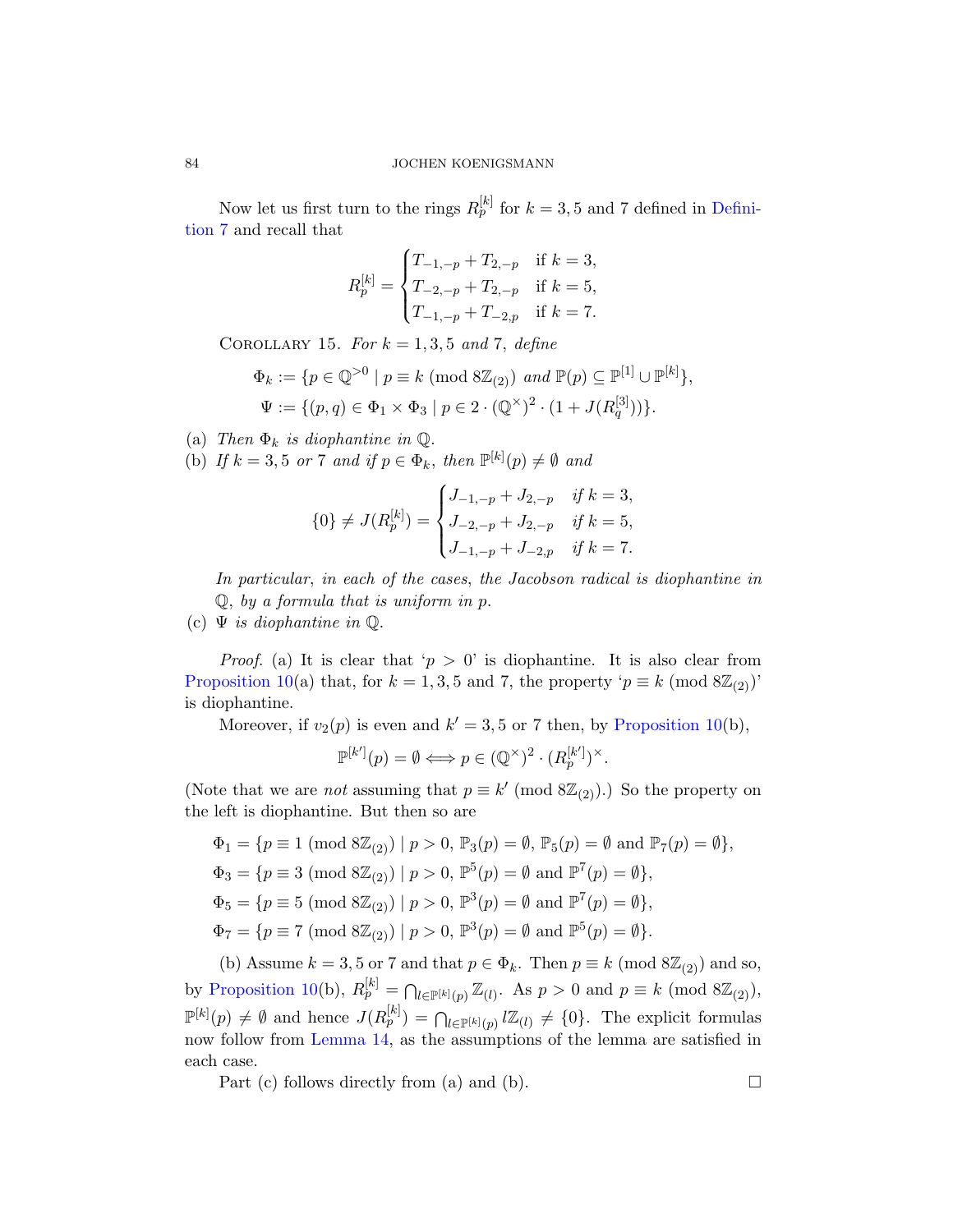<span id="page-12-0"></span>The most difficult case is when  $p \in \Phi_1$ . Recall from Definition 7 and from Proposition 10(c) that, for  $p, q \in \mathbb{Q}^{\times}$ , we have defined  $R_{p,q}^{[1]} := T_{-2p,q} + T_{2p,q}$ and  $\mathbb{P}(p,q) := \Delta_{-2p,q} \cap \Delta_{2p,q}$ .

PROPOSITION 16.

- (a) If  $(p, q) \in \Psi$ , then  $\mathbb{P}(p, q) \neq \emptyset$ ;
- (b) if  $(p, q) \in \Psi$  $(p, q) \in \Psi$  $(p, q) \in \Psi$ , then  $J(R_{p,q}^{[1]}) = J_{-2p,q} + J_{2p,q};$
- [\(c\)](#page-3-0) the set  $\{(p,q,x)\in\mathbb{Q}^3\mid (p,q)\in\Psi\text{ and }x\in J(R_{p,q}^{[1]})\}$  is diophantine.

*Proof.* (a) Assume  $(p, q) \in \Psi$ . Multiplying p or q by nonzero rational squares does not change  $R_{p,q}^{[1]}$  or  $J_{-2p,q}$  or  $J_{2p,q}$ , so we can assume that p and q are square[free positiv](#page-10-0)e integers. Since  $p \equiv 1 \pmod{8\mathbb{Z}_{(2)}}$  and  $q \equiv 3$ (mod  $8\mathbb{Z}_{(2)}$ [\), we h](#page-11-0)ave, by Observation 5,  $(2p, q)_2 = -1$ . By Hilbert reciprocity, there must also be an odd prime l such that  $(2p, q)_l = -1$ . By definition of  $\Psi$ and, again, by Observation 5, this implies that  $l \in \{1,3\}+8\mathbb{Z}_{(2)}$  and  $l \notin \mathbb{P}^{[3]}(q)$ . These two conditions imply  $(-1, q)_l = 1$ . Multiplying yields  $(-2p, q)_l = -1$ . Thus  $l \in \mathbb{P}(p,q)$ .

Part (b) is immediate from (a) and Lemma 14.

<span id="page-12-1"></span>Part (c) follows from Corollary  $15(c)$ , from (b) and the note preceding Lemma 13.  $\Box$ 

Step 4: From existential to universal. Let R be a semilocal subring of  $\mathbb{Q}$ ; i.e.,  $R = \bigcap_{l \in \Delta} \mathbb{Z}_{(l)}$  for some finite  $\Delta \subseteq \mathbb{P}$ . Define

$$
\widetilde{R} := \{ x \in \mathbb{Q} \mid \neg \exists y \in J(R) \text{ with } xy = 1 \}.
$$

Lemma 17.

- (a) If  $J(R)$  is diophantine in  $\mathbb Q$ , then  $\widetilde R$  is defined by a universal formula in  $\mathbb Q$ ;
- (b)  $\widetilde{R} = \bigcup_{l \in \Delta} \mathbb{Z}_{(l)},$  provided  $\Delta \neq \emptyset$ , i.e., provided  $R \neq \mathbb{Q}$ ;
- (c) in particular, if  $R = \mathbb{Z}_{(p)}$  for some  $p \in \mathbb{P}$ , then  $\widetilde{R} = R$ .

*Proof.* (a) is obvious from the definition of  $R$ , and (c) is a special case of (b). So we only need to prove (b).

For the inclusion ' $\subseteq$ ,' pick  $x \in \tilde{R}$  and assume that  $x \notin \bigcup_{l \in \Delta} \mathbb{Z}_{(l)}$ . Then for all  $l \in \Delta$ ,  $v_l(x) < 0$ , and hence  $y := x^{-1} \in \bigcap_{l \in \Delta} l \mathbb{Z}_{(l)} = J(R)$ , contradicting our assumption that  $x \in R$ .

For the converse inclusion ' $\supseteq$ ,' assume  $x \in \mathbb{Z}_{(l)}$  for some  $l \in \Delta$ . Then, for any  $y \in J(R)$ ,  $x \cdot y \in l\mathbb{Z}_{(l)}$  so, in particular,  $x \cdot y \neq 1$ .

Now we can give our universal definition of  $\mathbb Z$  in  $\mathbb Q$ .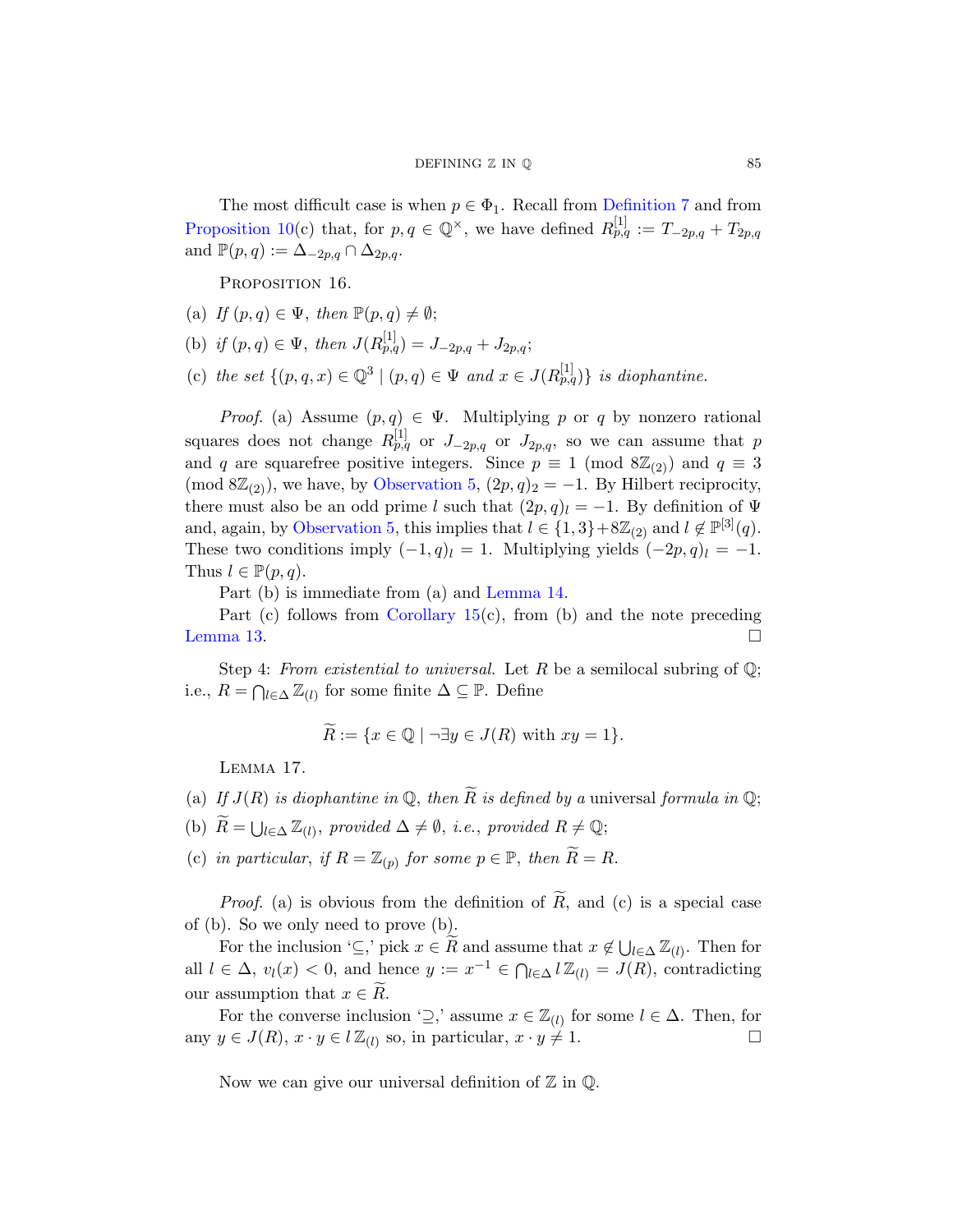PROPOSITION 18.

(a) 
$$
\mathbb{Z} = \widetilde{\mathbb{Z}_{(2)}} \cap \left( \bigcap_{k=3,5,7} \bigcap_{p \in \Phi_k} \widetilde{R_p^{[k]}} \right) \cap \bigcap_{(p,q) \in \Psi} \widetilde{R_{p,q}^{[1]}},
$$

where  $\Phi_k$  and  $\Psi$  are the diophantine sets defined in Corollary 15; (b) for any  $t \in \mathbb{Q}$ ,

$$
t \in \mathbb{Z} \iff t \in \widetilde{\mathbb{Z}_{(2)}}
$$

$$
\wedge \forall p \bigwedge_{k=3,5,7} (t \in \widetilde{R^{[k]}_p} \lor p \notin \Phi_k)
$$

$$
\wedge \forall p, q(t \in \widetilde{R^{[1]}_{p,q}} \lor (p,q) \notin \Psi);
$$

(c) (Theorem 1) there is, for some [positive intege](#page-12-0)r n, a polynomial  $g \in$  $\mathbb{Z}[t; x_1, \ldots, x_n]$  su[ch that](#page-11-0), for any  $t \in \mathbb{Q}$ ,

 $t \in \mathbb{Z}$  if an[d only if](#page-11-0)  $\forall x_1 \cdots \forall x_n \in \mathbb{Q}$   $g(t; x_1, \ldots, x_n) \neq 0$ .

*Proof.* (a) The equation is valid by Proposition 10, by Lemma  $17(b)$ (which applies by Corollary 15(b) and Proposition 16(a)) and by Lemma 17(c).

(b) This is a reformulation of (a) revealing that the formula thus obtained for  $\mathbb Z$  in  $\mathbb Q$  is u[niversal: th](#page-2-1)e  $\widetilde R$ 's are universal by Corollary 15, Proposition 16 and Lemma 17(a);  $\Phi_k$  and  $\Psi$  are existential by Corollary 15(a) and (c), so their negation is universal as well.

(c) This is immediate from (b).  $\Box$ 

## 3. More diophantine predicates in Q

From the results and techniques of [Section 2, one](#page-17-0) obtains new diophantine predicates in Q. They are of interest in their own right, but maybe they can also be used to show that Hilbert's 10th problem over Q cannot be solved, not by defining or interpreting  $\mathbb Z$  in  $\mathbb Q$  but, e.g., by assigning graphs to the various finite sets of primes encoded in these predicates and using graph theoretic undecidability results. We will also use some of these new predicates for our ∀∃-definition of Z in Q that uses just one universal quantifier (Corollary 22).

<span id="page-13-0"></span>Before listing the new diophantine predicates we shall first introduce one last notation and prove another technical lemma.

Definition 19. For  $p \in \Phi_1$ , define

 $S_p := \{x \in \mathbb{Q} \mid \exists q \text{ with } (p, q) \in \Psi, q \in (R^{[1]}_{p,q})^{\times} \text{ and } x \in R^{[1]}_{p,q}\}.$ 

Note that if  $p \in \Phi_1$  is a square, then there is no q with  $(p, q) \in \Psi$ , and hence  $S_p = \emptyset$ .

LEMMA 20. Assume  $p \in \Phi_1$ . Then

(a)  $S_p$  is diophantine in  $\mathbb{Q}$ ;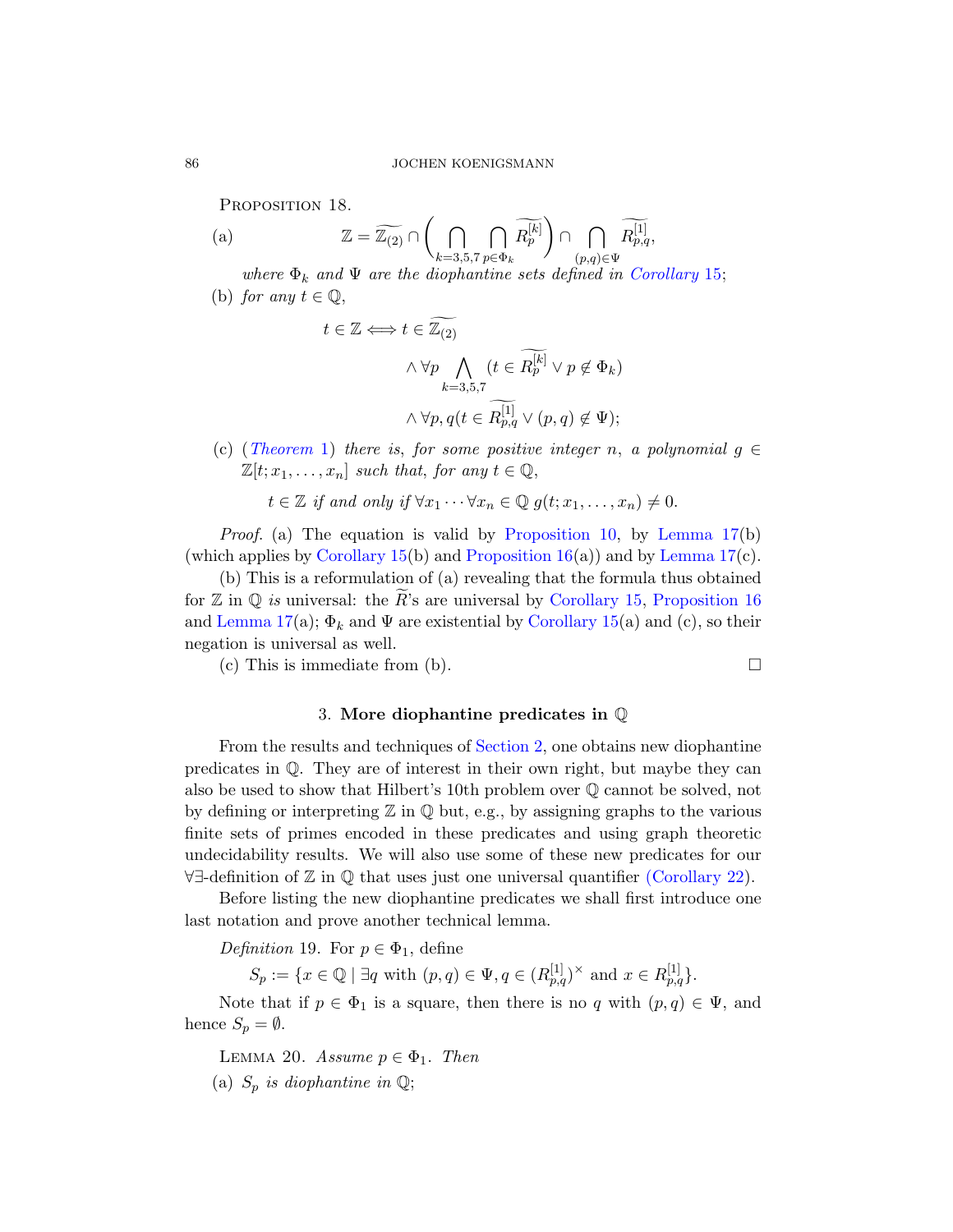#### DE[FINING](#page-7-0)  $\mathbb{Z}$  IN  $\mathbb{Q}$  87

(b)  $S_p = \bigcup_{l \in \mathbb{P}(p)} \mathbb{Z}_{(l)}$  (which is  $\emptyset$  if  $\mathbb{P}(p) = \emptyset$ , i.e., if  $p \in \mathbb{Q}^2$ ); (c) in particular, if p is a prime  $\equiv 1 \mod 8$ , then  $S_p = \mathbb{Z}_{(p)}$ .

*Proof.* (a) That  $S_p$  is diophantine in  $\mathbb Q$  is immediate from Corollary 15. (b) To show that  $S_p \subseteq \bigcup_{l \in \mathbb{P}(p)} \mathbb{Z}_{(l)}$ , [assume that](#page-3-0)  $x \in S_p$ . So we can choose  $q \in \mathbb{Q}$  such that  $(p, q) \in \Psi$ ,  $q \in (R_{p,q}^{[1]})^{\times}$  $q \in (R_{p,q}^{[1]})^{\times}$  $q \in (R_{p,q}^{[1]})^{\times}$  and  $x \in R_{p,q}^{[1]}$ . By Proposition 10(c),

$$
R_{p,q}^{[1]} = \bigcap_{l \in \mathbb{P}(p,q)} \mathbb{Z}_{(l)}, \text{ where } \mathbb{P}(p,q) = \Delta_{-2p,q} \cap \Delta_{2p,q}.
$$

By Proposition 16(a),  $\mathbb{P}(p,q) \neq \emptyset$ , so we may pick some  $l \in \mathbb{P}(p,q)$ . As  $q \in (R^{[1]}_{p,q})^{\times}, v_l(q) = 0$  and so  $l \notin \mathbb{P}(q)$ . As  $(p,q) \in \Phi_1 \times \Phi_3$ , by Observation 5, also  $2 \notin \mathbb{P}(p,q)$  and so  $l \neq 2$ . Hence, again by Observation 5,  $l \in \mathbb{P}(p)$ . As l was a freely chosen element in  $\mathbb{P}(p,q)$ , this shows that  $\mathbb{P}(p,q) \subseteq \mathbb{P}(p)$ . Thus

$$
x \in R^{[1]}_{p,q} = \bigcap_{l \in \mathbb{P}(p,q)} \mathbb{Z}_{(l)} \subseteq \bigcup_{l \in \mathbb{P}(p)} \mathbb{Z}_{(l)}.
$$

Conversely, suppose  $l \in \mathbb{P}(p)$  and  $x \in \mathbb{Z}_{(l)}$ . Choose a prime  $q \equiv 3 \mod 8$ with  $\left(\frac{l}{q}\right) = -1$  and with  $\left(\frac{l'}{q}\right)$  $\binom{l'}{q} = 1$  for each  $l' \in \mathbb{P}(p) \setminus \{l\}.$ 

Then  $\left(\frac{pq^{-v_q(p)}}{q}\right)$ q  $= \prod_{l' \in \mathbb{P}(p)} \left( \frac{l'}{q} \right)$  $\left(\frac{d'}{q}\right) = -1$ , so  $\phi_q(pq^{-v_q(p)})$  is a nonsquare in  $\mathbb{F}_q$ , i.e.,  $\in 2 \cdot (\mathbb{F}_q^{\times})^2$ . As  $p \in \Phi_1$ ,  $v_q(p)$  is even, and so  $p \in 2 \cdot (\mathbb{Q}^{\times})^2 (1 + q \mathbb{Z}_{(q)})$ . Hence  $(p, q) \in \Psi$ .

We will now deduce that  $\mathbb{P}(p,q) = \{l\}$ . As  $l \in \mathbb{P}(p)$  and  $p \in \Phi_1$ , we have that  $l \equiv 1 \mod 8$  and therefore  $\left(\frac{q}{l}\right)^2 = \left(\frac{l}{q}\right)^2 = -1$ . Hence  $l \in \mathbb{P}(p,q)$ . On the other hand, for any  $l' \in \mathbb{P}(p) \setminus \{l\}, \left(\frac{l'}{q}\right)$  $\left(\frac{\dot{q}}{q}\right) = \left(\frac{\dot{q}}{l'}\right) = 1$ , so  $l' \notin \mathbb{P}(p,q)$ . Finally, since  $(-1, q)_q = \left(\frac{-1}{q}\right) = -1$ , either  $(2p, q)_q$  or  $(-2p, q)$  is 1, so  $q \notin \Delta_{2p,q} \cap \Delta_{-2p,q} =$  $\mathbb{P}(p,q)$ .

Thus  $R_{p,q}^{[1]} = \mathbb{Z}_{(l)}$ , so  $x \in R_{p,q}^{[1]}$ ,  $q \in (R_{p,q}^{[1]})^{\times}$  and hence  $x \in S_p$ . (c) This is immediate from part (b).  $\square$ 

PROPOSITION 21. For  $x, y \in \mathbb{Q}^{\times}$ , the following properties are diophantine: (a) [for fi](#page-11-0)xed  $k \in \{3, 5, 7\}$ , the prop[erty that](#page-11-0)  $x, y \in \Phi_k$  and  $\mathbb{P}^{[k]}(x) \cap \mathbb{P}^{[k]}(y) = \emptyset$ ; (b)  $x \notin \mathbb{Q}^2$ ;

- (c) [for fixed](#page-7-0)  $k \in \{1, 3, 5, 7\}$ , the property that  $x \equiv k \pmod{8\mathbb{Z}_{(2)}}$  and  $x \notin \Phi_k$ ;
- (d) for fixed  $k \in \{3, 5, 7\}$ , the property that  $\mathbb{P}^{[k]}(x) = \emptyset$ ;
- (e)  $x \notin N(y)$ , where  $N(y)$  is the image of the norm  $\mathbb{Q}(\sqrt{y}) \to \mathbb{Q}$ .

*Proof.* (a) By Corollary 15(a),  $\Phi_k$  is diophantine. By Corollary 15(b), for any  $x \in \Phi_k$ ,  $\mathbb{P}^{[k]}(x) \neq \emptyset$  and hence  $J(R_x^{[k]})$  is diophantine. Now let  $x, y \in \Phi_k$ and recall that, by Proposition 10(b),  $R_x^{[k]} = \bigcap_{l \in \mathbb{P}^{[k]}(x)} \mathbb{Z}_{(l)}$ , and likewise for  $R_y^{[k]}$ . So we have the equivalence

$$
\mathbb{P}^{[k]}(x) \cap \mathbb{P}^{[k]}(y) = \emptyset \Longleftrightarrow 1 \in J(R_x^{[k]}) + J(R_y^{[k]}).
$$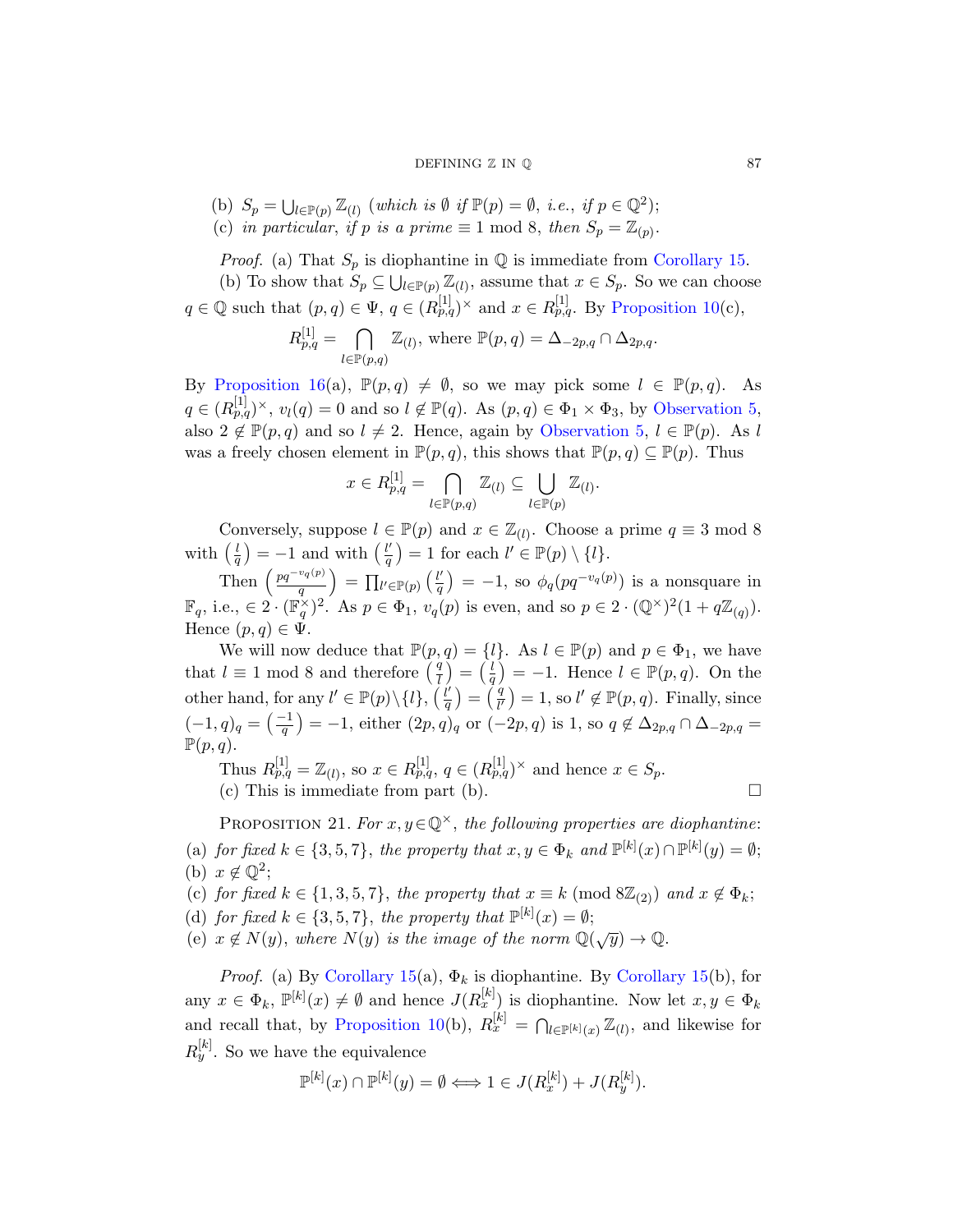#### 88 JOCHEN KOENIGSMANN

(b) The property that ' $v_2(x)$  is odd' is diophantine:  $v_2(x)$  is odd if and only if  $x = 2yz^2$  for some  $y \in \mathbb{Z}_{(2)}^\times$  and some  $z \in \mathbb{Q}^\times$ . As the property ' $x < 0$ ' is diophantine as well, by Corollary  $15(a)$  and (b) it suffices to show

$$
x \notin \mathbb{Q}^2 \iff \begin{cases} x < 0 \text{ or } v_2(x) \text{ is odd or,} \\ \exists p \in \Phi_3 \text{ with } x \in 2 \cdot (\mathbb{Q}^\times)^2 \cdot (1 + J(R_p^{[3]})). \end{cases}
$$

'⇒': Assume that  $x \notin \mathbb{Q}^2$ , that  $x > 0$  and that  $v_2(x)$  is even. Multiplying  $x$  by a nonzero rational square does not change the truth of either side of the implication, so we may assume that  $x = p_1 \cdots p_r$  for distinct odd primes  $p_1, \ldots, p_r$  where  $r \geq 1$ .

Choose 
$$
a_1 \in \mathbb{Z}
$$
 with  $\left(\frac{a_1}{p_1}\right) = \begin{cases} -1 & \text{if } p_1 \equiv 1 \mod 4, \\ 1 & \text{if } p_1 \equiv 3 \mod 4, \end{cases}$ 

and for  $i > 1$ ,

$$
\text{choose } a_i \in \mathbb{Z} \text{ with } \left( \frac{a_i}{p_i} \right) = \begin{cases} 1 & \text{if } p_i \equiv 1 \mod 4, \\ -1 & \text{if } p_i \equiv 3 \mod 4. \end{cases}
$$

Finally, choose a prime  $p \equiv 3 \mod 8$  with  $p \equiv a_i \mod p_i$   $(i = 1, \ldots, r)$ . Then, by the Quadratic Reciprocity Law,  $\left(\frac{x}{p}\right) = -1$ .

By definition,  $p \in \Phi_3$ . By the last statement in Proposition 10(b),  $R_p^{[3]} =$  $\mathbb{Z}_{(p)}$  $\mathbb{Z}_{(p)}$  $\mathbb{Z}_{(p)}$ . Hence  $x \in 2 \cdot (\mathbb{Q}^{\times})^2 \cdot (1 + J(R_p^{[3]})),$  as  $(\frac{2}{p}) = -1$ .

' $\Leftarrow$ ': If  $x < 0$  or  $v_2(x)$  is odd, then  $x \notin \mathbb{Q}^2$ .

Suppose that  $p \in \Phi_3$  and  $x \in 2 \cdot (\mathbb{Q}^{\times})^2 \cdot (1 + J(R_p^{[3]}))$ . By Corollary 15(b),  $\mathbb{P}^{[3]}(p)$  contains a prime l, and  $J(R_p^{[3]}) \subseteq \ell \mathbb{Z}_l$ . Thus  $x \in 2(\mathbb{Q}_l^{\times})$  $\binom{x}{l}^2$ . But  $l \equiv 3$ mod 8, so  $\left(\frac{2}{l}\right)$  $\left(\frac{2}{l}\right) = 1$ , and hence  $2 \notin \left(\mathbb{Q}_l^{\times}\right)$  $\binom{x}{l}^2$ . Thus  $x \notin \mathbb{Q}_l^2$ , so  $x \notin \mathbb{Q}^2$ .

(c) By Proposition 10(a),  $x \equiv k \pmod{8\mathbb{Z}_{(2)}}$  is diophantine. Let us first consider the case  $k = 1$ . Assume  $x \equiv 1 \pmod{8\mathbb{Z}_{(2)}}$ . Then  $x \notin \Phi_1$  if and only if  $x \leq 0$ , or  $x > 0$  and for some  $k' \in \{3, 5, 7\}$ ,  $\mathbb{P}^{[k']}(x) \neq \emptyset$ . This last condition can be expressed diophantinely by distinguishing whether the number of  $k' \in \{3, 5, 7\}$  with  $\mathbb{P}^{[k']}(x) \neq \emptyset$  is 1, 2 or 3.

If it is 1, say  $\mathbb{P}^{[k']}(x) \neq \emptyset$ , then  $\# \mathbb{P}^{[k']}(x)$  must be even (in order to get  $x \equiv 1 \pmod{8\mathbb{Z}_{(2)}}$ , so we can choose  $p \in \mathbb{P}^{[k']}(x)$  and let

$$
y := p^{v_p(x)}
$$
 and  $y' := \prod_{l \in \mathbb{P}^{[1]}(x)} l^{v_l(x)} \prod_{l \in \mathbb{P}^{[k']}(x) \setminus \{p\}} l^{v_l(x)}$ .

Then  $y, y' \in \Phi_{k'}$ ,  $\mathbb{P}^{[k']}(y) \cap \mathbb{P}^{[k']}(y') = \emptyset$  and  $x = yy'z^2$  for some  $z \in \mathbb{Q}^{\times}$ . By (a), the condition that there exist such  $y, y'$  and z is diophantine and, when satisfied, it implies  $x \notin \Phi_1$ .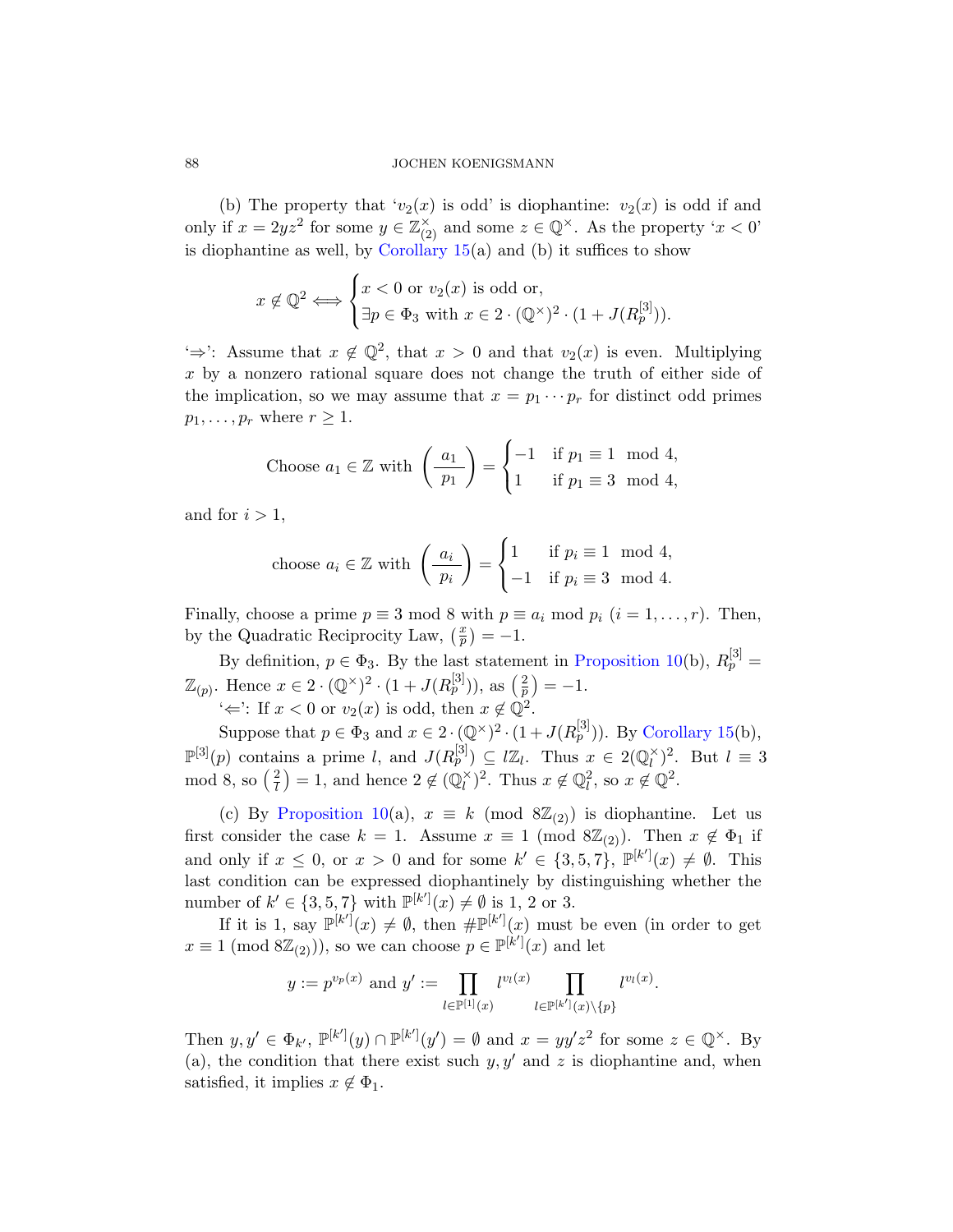## $DEFINING \nZ IN \nQ$  89

If  $\{k' \in \{3, 5, 7\} \mid \mathbb{P}^{[k']}(x) \neq \emptyset\} = \{k_1, k_2\}$  for distinct  $k_1, k_2$ , then both  $\# \mathbb{P}^{[k_1]}(x)$  and  $\# \mathbb{P}^{[k_2]}(x)$  must be even, again, and so one constructs similarly  $y_1, y_1' \in \Phi_{k_1}$  and  $y_2, y_2' \in \Phi_{k_2}$  with  $\mathbb{P}^{[k_i]}(y_i) \cap \mathbb{P}^{[k_i]}(y_i') = \emptyset$  for  $i = 1, 2$  such that  $x = y_1 y_1' y_2 y_2' z^2$  for some  $z \in \mathbb{Q}^{\times}$ .

If  $\mathbb{P}^{[k']}(x) \neq \emptyset$  for all three  $k' \in \{3, 5, 7\}$ , then either all three sets have an even number of elements or all three have an odd number of elements, and in either case it is clear how to proceed along the same lines.

Now consider the case  $k = 3$  and assume  $x \equiv 3 \pmod{8\mathbb{Z}_{(2)}}$ . Then  $x \notin \Phi_3$ if and only if  $x \leq 0$ , or  $x > 0$  and  $\mathbb{P}^{[5]}(x) \neq \emptyset$  or  $\mathbb{P}^{[7]}(x) \neq \emptyset$ . Here the last condition can be seen to be diophantine again by distinguishing whether the number of  $k' \in \{5, 7\}$  with  $\mathbb{P}^{[k']}(x) \neq \emptyset$  is 1 or 2 etc.

It is clear how similar existential formulas can be written down for  $x \equiv k$ (mod  $8\mathbb{Z}_{(2)}$ ) and  $x \notin \Phi_k$ ' in case  $k = 5$  or in case  $k = 7$ .

To put it all in one we thus see that, for  $x \in \mathbb{Q}^{>0}$  such that  $x \equiv k$ (mod  $\mathcal{S}(Z_{(2)})$ , we have  $x \notin \Phi_k$  if and only if for some  $r \geq 1$  there exist numbers  $k_1, \ldots, k_r \in \{3, 5, 7\}$  not all equal to k, with each number appearing no more [than t](#page-11-0)wice, and  $y_i \in \Phi_{k_i}$  for each i and  $z \in \mathbb{Q}^{\times}$ , such that  $x = y_1 \cdots y_r z^2$  and such that, whenever  $i \neq j$  and  $k_i = k_j$ , we have  $\mathbb{P}^{[k_i]}(y_i) \cap \mathbb{P}^{[k_j]}(y_j) = \emptyset$ .

(d)  $\mathbb{P}^{[3]}(x) = \emptyset$  if and only if, modulo a nonzero rational square factor, x or  $-x$  or  $2x$  or  $-2x$  is a product of primes in  $\bigcup_{k=1,5,7} \mathbb{P}^{[k]}$ . Note that for a fixed  $k \in \{1, 5, 7\}$ , each product of primes in  $\mathbb{P}^{[k]} \cup \mathbb{P}^{[1]}$  can be expressed as a product of one or two elements in  $\Phi_k$ . Let  $\Phi'_k = \Phi_k \cup \{1\}$ , which is diophantine by Corollary 15(a). Let  $P_k$  be the set of all finite products of primes in  $\mathbb{P}^{[k]} \cup \mathbb{P}^{[1]}$ . Then  $P_k \cdot (\mathbb{Q}^{\times})^2 = \Phi'_k \Phi'_k$ , and

$$
\{x : \mathbb{P}^{[3]}(x) = \emptyset\} = \{1, -1, 2, -2\} P_1 P_5 P_7 = \bigcup_{k=1,5,7} \Phi'_k \Phi'_k.
$$

Thus the condition  $\mathbb{P}^{[3]}(x) = \emptyset$  is diophantine. Similarly, the condition  $\mathbb{P}^{[k]}(x)$  $=\emptyset$  is diophantine for  $k = 5$  and  $k = 7$ .

(e)  $x \notin N(y)$  if and only if

$$
(x < 0 \land y < 0)
$$
  
\n
$$
\lor \bigvee_{k=3,5,7} \exists p \in \Phi_k \text{ with}
$$
  
\n
$$
((x \in p \cdot (\mathbb{Q}^{\times})^2 \cdot (R_p^{[k]})^{\times}) \land (y \text{ or } -xy \in a_k \cdot (\mathbb{Q}^{\times})^2 \cdot (1 + J(R_p^{[k]})))
$$
  
\n
$$
\lor (y \in p \cdot (\mathbb{Q}^{\times})^2 \cdot (R_p^{[k]})^{\times}) \land (x \text{ or } -xy \in a_k \cdot (\mathbb{Q}^{\times})^2 \cdot (1 + J(R_p^{[k]})))
$$
  
\n
$$
\lor \exists (p,q) \in \Psi \text{ with } q \in (R_{p,q}^{[1]})^{\times} \text{ and}
$$
  
\n
$$
((x \in p \cdot (\mathbb{Q}^{\times})^2 \cdot (R_{p,q}^{[1]})^{\times}) \land (y \text{ or } -xy \in q \cdot (\mathbb{Q}^{\times})^2 \cdot (1 + J(R_{p,q}^{[1]})))
$$
  
\n
$$
\lor (y \in p \cdot (\mathbb{Q}^{\times})^2 \cdot (R_{p,q}^{[1]})^{\times}) \land (x \text{ or } -xy \in q \cdot (\mathbb{Q}^{\times})^2 \cdot (1 + J(R_{p,q}^{[1]})))
$$

where  $a_3 = a_5 = 2$  and  $a_7 = -1$ .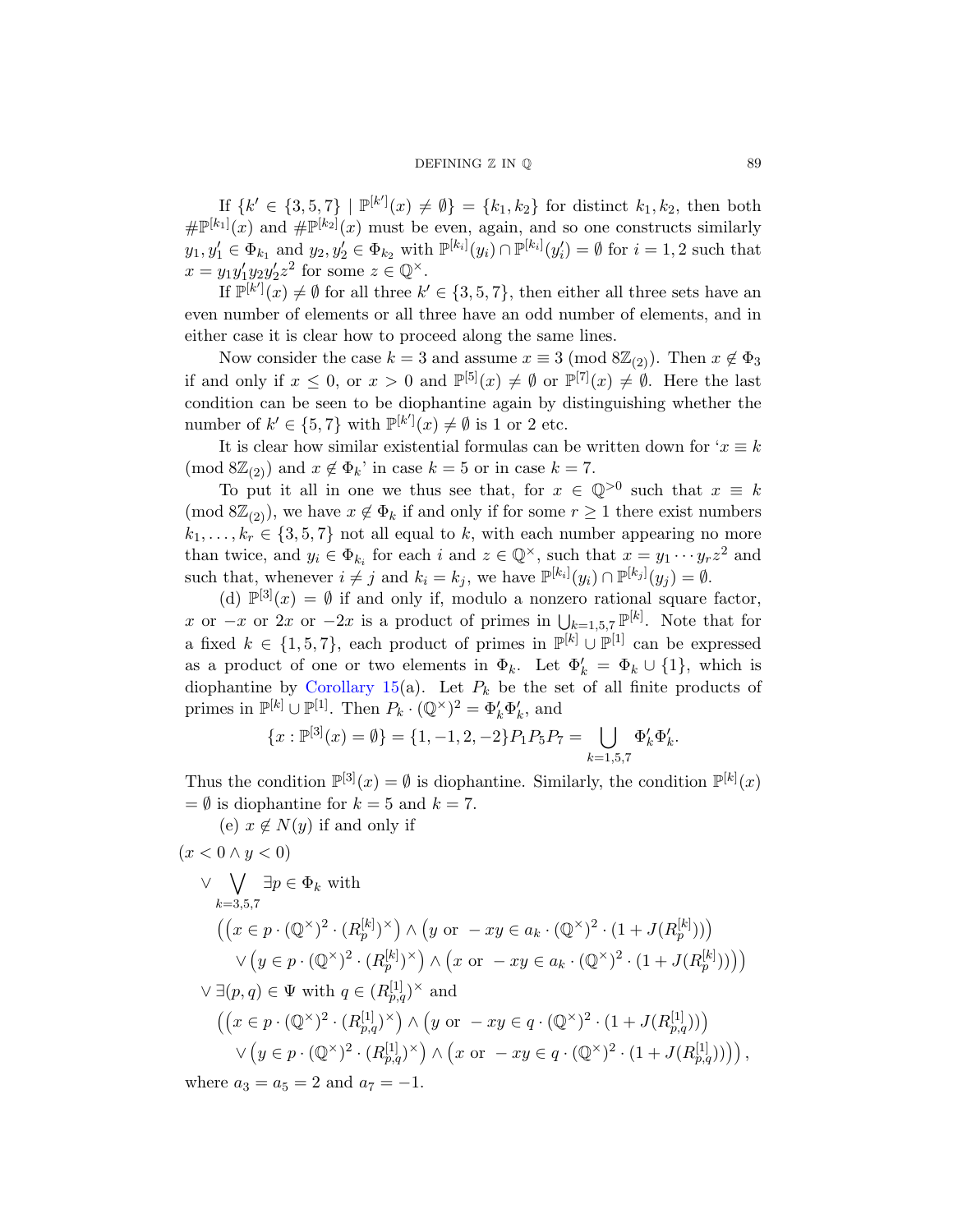This uses Observation 5(b) and (c), Corollary 15(b) and (c), the previous parts and the local-global principle for norms.

The first line says that  $x \notin N(y)$  over R.

Lines 2–4 say that  $x \notin N(y)$  over  $\mathbb{Q}_l$  for some nonempty set of primes  $l \equiv 3, 5 \text{ or } 7 \pmod{8}$ : Fix  $k \in \{3, 5, 7\}$ . By Corollary 15(b),  $p \in \Phi_k$  implies that  $\mathbb{P}^{[k]}(p) \neq \emptyset$ . We claim that

$$
(x, y)_l = -1
$$
 for some  $l \in \mathbb{P}^{[k]} \iff \exists p \in \Phi_k$  with  $(\cdots)$ ,

where  $(\cdots)$  is the bracket in lines 3 and 4.

'⇒': Assume  $l \in \mathbb{P}^{[k]}$  with  $(x, y)_l = -1$ . Let  $p = l$ . Then  $R_p^{[k]} = \mathbb{Z}_l$ and '(···)' says that  $v_l(x)$  is odd and  $yl^{-v_l(y)}$  or  $-xyl^{-v_l(xy)}$  is a quadratic nonresidue mod  $l$  or the same with  $x$  and  $y$  swapped. By Observation 5, this is equivalent to  $(x, y)_l = -1$ , so it holds by our assumption.

 $\iff$ : Suppose  $p \in \Phi_k$  [sati](#page-7-0)sfies  $\cdot(\cdots)$ . Then  $\mathbb{P}^{[k]}(p) \neq \emptyset$  and, for any  $l \in \mathbb{P}^{[k]}(p)$ ,  $v_l(x)$  is odd and, by the choice of  $a_k$ , either  $yl^{-v_l(y)}$  or  $-xyl^{-v_l(xy)}$ is a quadratic nonresidues mod  $l$  or the same with  $x$  and  $y$  swapped, so  $(x, y)_l = -1.$ 

Lines 5–7 say that  $x \notin N(y)$  over  $\mathbb{Q}_l$  for some nonempty set of primes  $l \equiv 1 \mod 8$ . As in the proof of Lemma 20, the condition ' $q \in (R_{p,q}^{[1]})^{\times}$ makes sure that, in the terminology of Proposition 10(c),  $\mathbb{P}(p,q) \cap \mathbb{P}(q) = \emptyset$ , so  $\mathbb{P}(p,q) \subseteq \mathbb{P}(p)$ . And, by Proposition 16(a),  $\mathbb{P}(p,q) \neq \emptyset$ . Line 6 and 7 then say that  $x \notin N(y)$  over  $\mathbb{Q}_l$  [for](#page-20-3) any  $l \in \mathbb{P}(p,q)$ . Note that the role of  $a_k$  in lines 3 [and 4 of](#page-20-4) being a quadratic nonresidue mod l for all  $l \in \mathbb{P}^{[k]}$  is here taken by q [that i](#page-20-5)s a quadratic nonresidue for all  $l \in \mathbb{P}^{[1]}(p)$  with  $(p, q) \in \Psi$ .

We could disregard the prime  $p = 2$ , as ' $x \notin N(y)$ ' either happens nowhere locally, or at least at two primes in  $\mathbb{P} \cup \{\infty\}.$ 

<span id="page-17-0"></span>The result in (b) was also obtained in [Poo09b], using a deep result on Châtelet surfaces from [CTCS80]. Our proof is elementary. It has recently been generalized in [CTVG14] to all *n*-th powers: for any natural number *n*, the set of non-*n*-th powers is diophantine in  $\mathbb{Q}$ .

Let us also mention that (b) follows from (e):  $x \notin \mathbb{Q}^2 \Leftrightarrow \exists y \ x \notin N(y)$ (and we did not use (b) in order to prove (e)).

We close this section by showing that there is an ∀∃-definition of Z in Q with just one universal quantifier.

COROLLARY 22. For all  $t \in \mathbb{Q}$ ,  $t \in \mathbb{Z}$  if and only if

$$
\forall p \left( t \in \mathbb{Z}_{(2)} \land \begin{cases} \left( p \in \mathbb{Q}^2 \cdot (2 + 4\mathbb{Z}_{(2)}) \right) & \text{if } p \in \mathbb{Q}^2 \cdot (k + 8\mathbb{Z}_{(2)}) \right) \\ \lor \bigvee_{k=1,3,5,7} \begin{cases} \left( p \neq 0 \land p \in \mathbb{Q}^2 \cdot (k + 8\mathbb{Z}_{(2)}) \right) & \text{if } p \in \mathbb{Q}^2 \lor \left( p \in \Phi_k \setminus \mathbb{Q}^2 \land t \in R_p^{[k]} \right) \end{cases} \right).
$$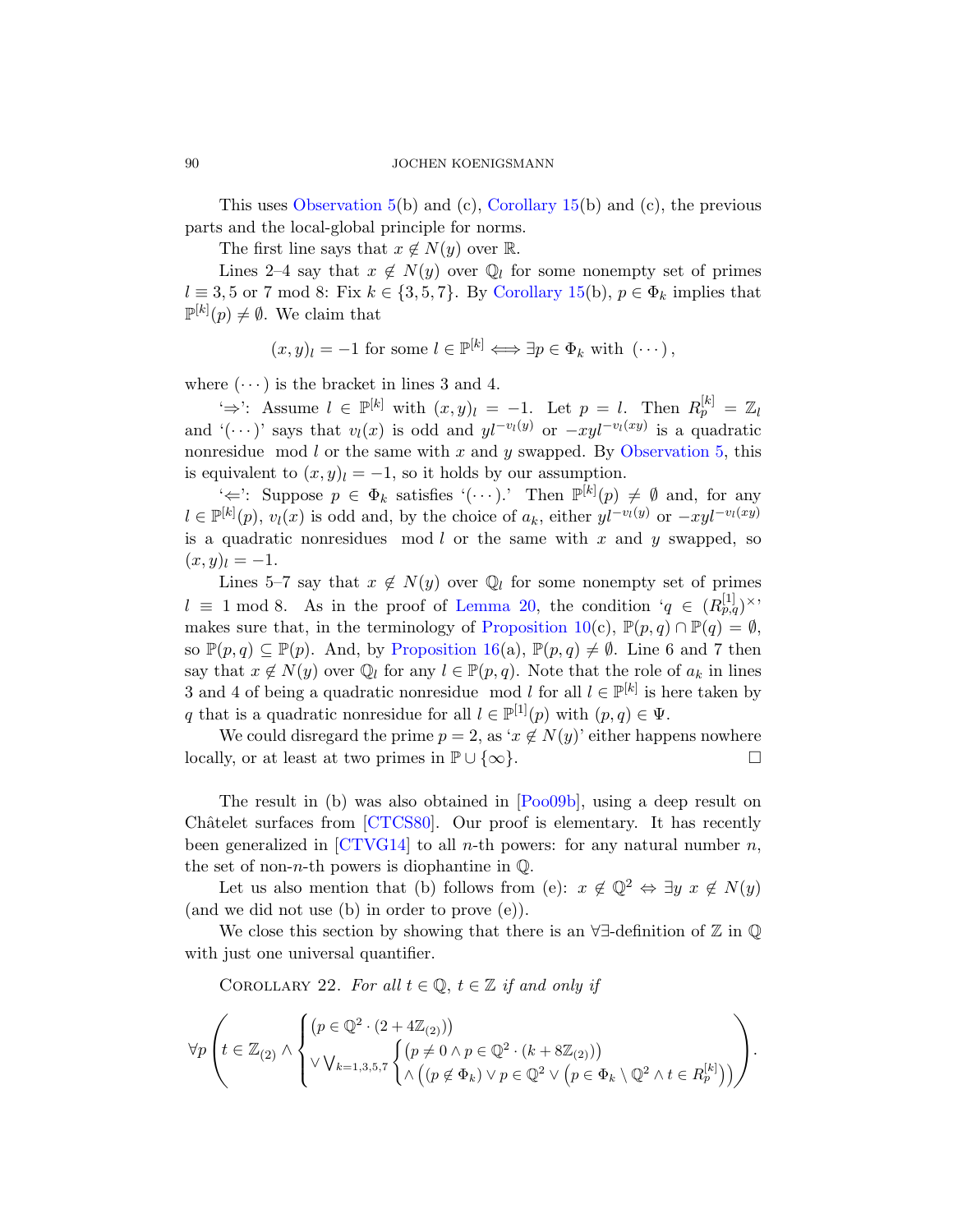#### DEFINING  $\mathbb Z$  IN  $\mathbb Q$  91

Proof. This follows from Proposition 10(a) and (b) and by Lemma 20. That the resulting formula is of the shape ∀∃ with just one universal quantifier '∀p' follows from Proposition 10, Corollary 15, Lemma 20 and Proposition 21. Note that, under the assumption ' $p \in \mathbb{Q}^2 \cdot (k + 8\mathbb{Z}_{(2)})$ ,' the property ' $p \notin \Phi_k$ ' is equivalent to ' $p \notin \mathbb{Z}_{(2)}^{\times}$  or  $(p \in k + \mathbb{Z}_{(2)}$  and  $p \notin \Phi_k$ ),' which is diophantine by Proposition 21(c). And ' $p \notin \mathbb{Q}^2$ ' is diophantine by 21(b).

## 4. A model theoretic outlook

If  $\mathbb{Q}^*$  is a field elementarily equivalent to  $\mathbb{Q}$  (in the first-order language of rings,  $\mathcal{L}_{ring} := \{+, \cdot; 0, 1\}$  or, equivalently, if  $\mathbb{Q}^{\star}$  is a model of Th $(\mathbb{Q})$ , the first-order theory of  $Q$ , then it makes sense to speak of the *ring of integers*  $\mathbb{Z}^*$  $\mathbb{Z}^*$  $\mathbb{Z}^*$  of  $\mathbb{Q}^*$ :  $\mathbb{Z}^* = \phi(\mathbb{Q}^*)$ , where  $\phi(x)$  is any  $\mathcal{L}_{\text{ring}}$ -formula in one free variable defining  $\mathbb Z$  in  $\mathbb Q$ . It is part of Th $(\mathbb Q)$  that any two such formulas define the same set. So it does not make a difference whether  $\phi$  is Julia Robinson's formula or Bjorn Poonen's or ours.

There is a well-known general model theoretic criterion for definable subsets of first-order structures to be existentially definable. (It follows immediately from, e.g., Lemma 3.1.6 in [PD11].) For  $\mathbb Z$  in  $\mathbb Q$ , this criterion reads as follows:

Z is diophantine in  $\mathbb Q$  if and only if, for any two models  $\mathbb Q^*$ ,  $\mathbb Q^{**}$  of Th(Q) with  $\mathbb{Q}^{\star} \subseteq \mathbb{Q}^{\star\star}$  and with rings of integers  $\mathbb{Z}^{\star}$ ,  $\mathbb{Z}^{\star\star}$  respectively, the inclusion  $\mathbb{Z}^{\star} \subseteq \mathbb{Z}^{\star\star}$  also holds.

<span id="page-18-0"></span>Let us conclude with a collection of closure properties for pairs of models of  $\text{Th}(\mathbb{Q})$ , one a substructure of the other, which might have a bearing on the question whether or not  $\mathbb Z$  is diophantine in  $\mathbb Q$ .

PROPOSITION 23. Let  $\mathbb{Q}^{\star}, \mathbb{Q}^{\star\star}$  be models of Th(Q) (i.e., elementary extensions of Q) with  $\mathbb{Q}^{\star} \subseteq \mathbb{Q}^{\star\star}$  (as  $\mathcal{L}_{\text{ring}}$ -substructure, so  $\mathbb{Q}^{\star}$  is a subfield of  $\mathbb{Q}^{\star\star}$ ), and let  $\mathbb{Z}^{\star}$  and  $\mathbb{Z}^{\star\star}$  be their rings of integers. Then

- (a)  $\mathbb{Z}^{\star\star} \cap \mathbb{Q}^{\star} \subseteq \mathbb{Z}^{\star};$
- (b)  $\mathbb{Z}^{\star\star} \cap \mathbb{Q}^{\star}$  is integrally closed in  $\mathbb{Q}^{\star}$ ;
- (c) for each  $n \in \mathbb{N}$ ,  $(\mathbb{Q}^{**})^n \cap \mathbb{Q}^* = (\mathbb{Q}^*)^n \quad i.e., \mathbb{Q}^*$  is radically closed in  $\mathbb{Q}^{**}$ ;
- (d) if Z is diophantine in  $\mathbb{Q}$ , then  $\mathbb{Z}^{\star}\cap\mathbb{Q}^{\star}=\mathbb{Z}^{\star}$  and  $\mathbb{Q}^{\star}$  is algebraically closed  $in \mathbb{Q}^{\star\star}.$

*Proof.* (a) is an immediate consequence of our universal definition of  $\mathbb{Z}$  in Q. The very same definition holds for  $\mathbb{Z}^*$  in  $\mathbb{Q}^*$  and for  $\mathbb{Z}^{**}$  in  $\mathbb{Q}^{**}$ . So if this universal formula holds for  $x \in \mathbb{Z}^{\star} \cap \mathbb{Q}^{\star}$  in  $\mathbb{Q}^{\star\star}$ , it also holds in  $\mathbb{Q}^{\star}$ , i.e.  $x \in \mathbb{Z}^{\star}$ . (b) is true because  $\mathbb{Z}^{\star\star}$  is integrally closed in  $\mathbb{Q}^{\star\star}$ .

(c) The nontrivial inclusion follows since the property of not being an *n*-th power is, by the main result in [CTVG14], diophantine in  $\mathbb{Q}$ . (For  $n = 2$ ,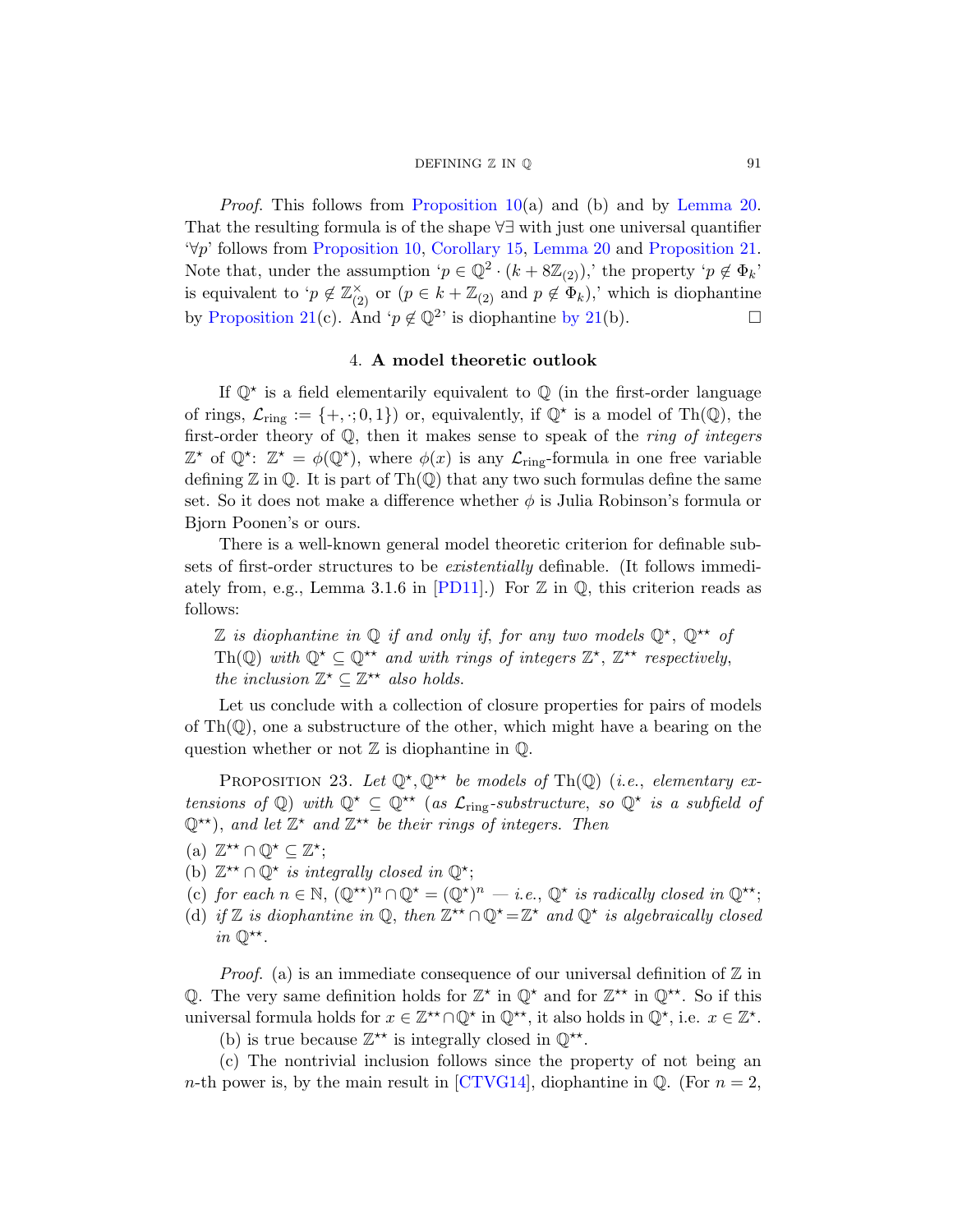#### 92 JOCHEN KOENIGSMANN

this was shown in [Poo09b], an elementary proof being given in our Proposition  $21(b)$ .)

(d) If Z is diophantine in  $\mathbb{Q}$ , then  $\mathbb{Z}^{\star}\cap\mathbb{Q}^{\star}\supseteq\mathbb{Z}^{\star}$  and hence by (a), equality holds.

To show that  $\mathbb{Q}^*$  is then also algebraically closed in  $\mathbb{Q}^{**}$ , let us observe that, for each  $n \in \mathbb{N}$ ,

$$
A_n := \{(a_0, \ldots, a_{n-1}) \in \mathbb{Z}^n \mid \exists x \in \mathbb{Z} \text{ with } x^n + a_{n-1}x^{n-1} + \cdots + a_0 = 0\}
$$

is decidable: zeros of polynomials in one variable are bounded in terms of their coefficients, so one only has to check finitely many  $x \in \mathbb{Z}$ . In particular, by (for short) Matiyasevich's Theorem, there is an  $\exists$ -formula  $\phi(t_0, \ldots, t_{n-1})$  such that

$$
\mathbb{Z} \models \forall t_0 \cdots t_{n-1} \left( \{ \forall x [x^n + t_{n-1} x^{n-1} + \cdots + t_0 \neq 0] \} \leftrightarrow \phi(t_0, \ldots, t_{n-1}) \right).
$$

Since both  $A_n$  and its complement in  $\mathbb{Z}^n$  are diophantine in  $\mathbb{Z}$ , the same holds in  $\mathbb{Q}$ , by our assumption of  $\mathbb{Z}$  being diophantine in  $\mathbb{Q}$ : both  $A_n$  and its complement in  $\mathbb{Q}^n$  are diophantine in  $\mathbb{Q}$ , and so  $A_n^{\star\star} \cap (\mathbb{Q}^{\star})^n = A_n^{\star}$ . As any finite extension of  $\mathbb{Q}^*$  is generated by an element integral over  $\mathbb{Z}^*$ , this implies that  $\mathbb{Q}^*$  is relatively algebraically closed in  $\mathbb{Q}^{**}$ .

The strongest closure property a complete first-order theory (whose models are infinite) might have is that it is model complete, that is, that if one model of the theory is a substructure of another model, it is an *elementary* substructure or, equivalently, that the smaller model is existentially closed in the larger model. Let us show that  $\text{Th}(\mathbb{Q})$  does not have this strong closure property.

Remark 24.  $\mathbb Q$  is not model complete; i.e., there are models  $\mathbb Q^*$  and  $\mathbb Q^{**}$ of Th(Q) with  $\mathbb{Q}^{\star} \subseteq \mathbb{Q}^{\star\star}$  such that  $\mathbb{Q}^{\star}$  is not existentially closed in  $\mathbb{Q}^{\star\star}$ .

*Proof.* Choose a recursively enumerable subset  $A \subseteq \mathbb{Z}$  that is not decidable. Then  $B := \mathbb{Z} \setminus A$  is definable in  $\mathbb Z$  and hence in  $\mathbb Q$ . If B were diophantine in  $\mathbb{Q}$ , it would be recursively enumerable. But then A would be decidable: contradiction.

So not every definable subset of  $\mathbb Q$  is diophantine in  $\mathbb Q$ , and hence  $\mathbb Q$  is not model complete. Or, in other words, there are [models](#page-18-0)  $\mathbb{Q}^{\star}, \mathbb{Q}^{\star\star}$  of Th $(\mathbb{Q})$  with  $\mathbb{Q}^{\star} \subseteq \mathbb{Q}^{\star\star}$  where  $\mathbb{Q}^{\star}$  is not existentially closed in  $\mathbb{Q}^{\star\star}$ .

Replacing the condition that a model of  $\text{Th}(\mathbb{Q})$  that is a substructure of another model should be existentially closed with respect to arbitrary existential formulas by the weaker condition where only existential formulas with one existential quantifier are considered amounts to asking the smaller model to be relatively algebraically closed in the larger model. While we know, by Proposition  $23(c)$ , that the smaller model is radically closed in the larger model, we have no answer to the following: